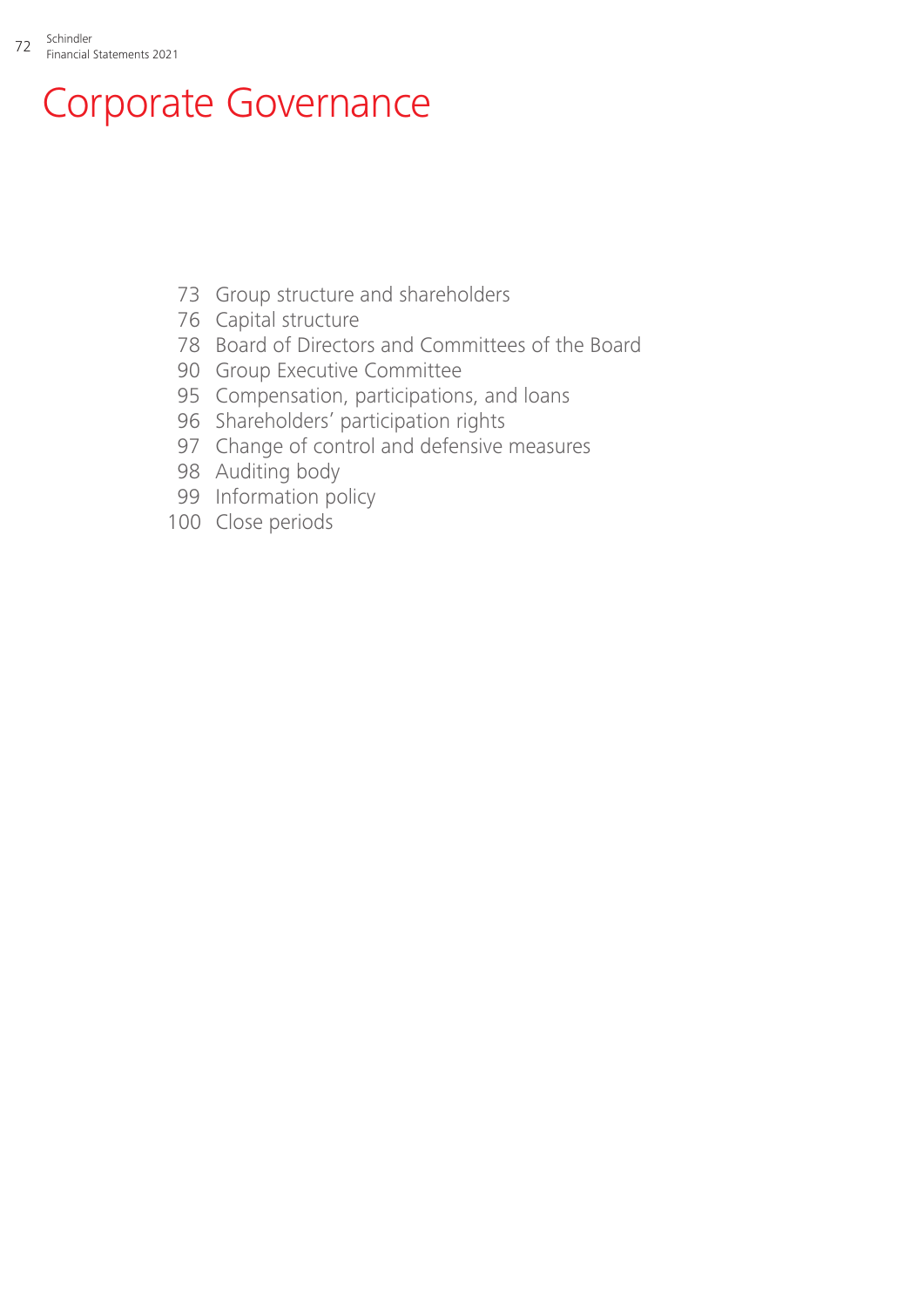<span id="page-1-0"></span>The Corporate Governance Report contains the information required by the Directive on Information Relating to Corporate Governance issued by the SIX Swiss Exchange, effective December 31, 2021, and is structured in accordance with the Directive. The required disclosures of the compensation and participations of the company's most senior management are provided in the Compensation Report. In addition, an explanation is provided in accordance with the "comply or explain" principle if the company's corporate governance deviates from the recommendations set out in the Swiss Code of Best Practice for Corporate Governance (referred to hereinafter as the Swiss Code).

#### **1 Group structure and shareholders**

#### **1.1 Group structure**

Schindler Holding Ltd. is a holding company under Swiss law that is headquartered in Hergiswil (Canton of Nidwalden, Switzerland). Its registered shares (ISIN: CH0024638212, Swiss security number: 2.463.821, SCHN) and participation certificates (ISIN: CH0024638196, Swiss security number: 2.463.819, SCHP) are listed on the SIX Swiss Exchange. As at December 31, 2021, the market capitalization of Schindler Holding Ltd. amounted to CHF 26.4 billion. Schindler Holding Ltd. has a direct or indirect interest in the consolidated companies listed in note 26 of the Group Financial Statements.

As one of the world's leading suppliers of elevators, escalators, and moving walks, the Schindler Group is active in the areas of production, installation, maintenance, and modernization in the most important markets around the globe. The company also offers digital solutions for transit and building management. Its operating structure as at December 31, 2021, can be summarized as follows:

| <b>Board of Directors</b>                 |
|-------------------------------------------|
|                                           |
| <b>Supervisory and Strategy Committee</b> |
|                                           |
| <b>Group Executive Committee</b>          |
| Chief Executive Officer (CEO)             |
| Corporate Human Resources                 |
| Chief Financial Officer (CFO)             |
| Chief Information Officer (CIO)           |
| Chief Technology Officer (CTO)            |
| Field Quality & Excellence                |
| Escalators and Supply Chain               |
| Operations                                |
| Europe North, Deputy CEO                  |
| Europe South                              |
| Americas                                  |
| Asia-Pacific                              |
| China                                     |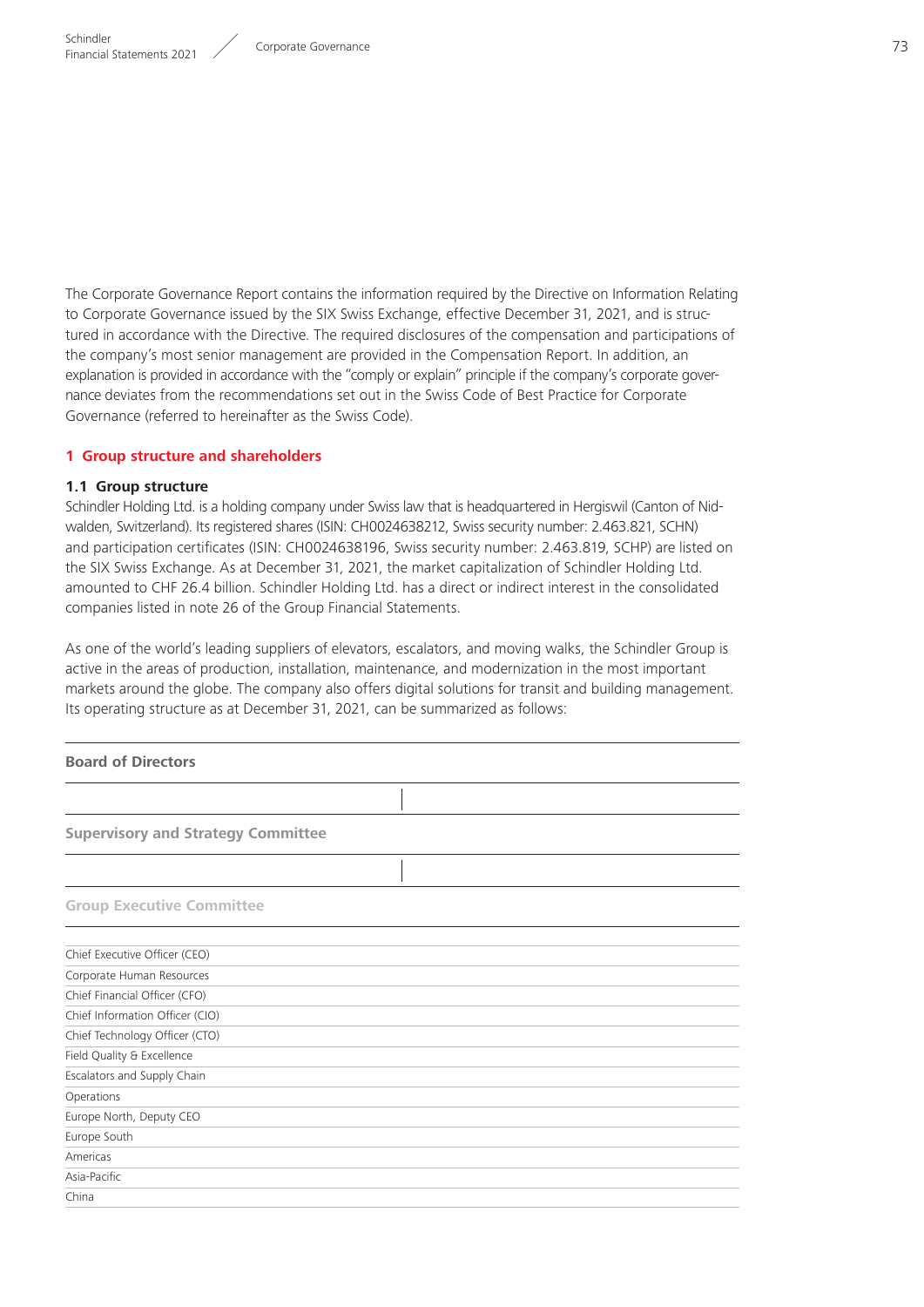Information on organizational or management changes after December 31, 2021, is provided in section 1.4 Events after the balance sheet date.

The duties of the full-time Supervisory and Strategy Committee are described in section 3.5.2.1 and in the Organizational Regulations of Schindler Holding Ltd., which are available on the company's website at:  $group.schindler.com - Company - Corporate Government - Organizational regulations$ (group.schindler.com/en/company/corporate-governance/organizational-regulations.html).

### **1.2 Significant shareholders**

As at December 31, 2021, the Schindler and Bonnard families and parties related to these families held – within the scope of shareholder agreements – 46444250 registered shares of Schindler Holding Ltd., corresponding to 69.2% of voting rights of the share capital entered in the Commercial Register. There are no further shareholders who have notified a holding of more than 3% of voting rights of Schindler Holding Ltd. according to Article 120 of the Swiss Federal Act on Financial Market Infrastructures and Market Conduct in Securities and Derivatives Trading (FMIA). No notifications according to Article 120 of FMIA were published during the reporting year. Previous notifications can be viewed at: six-exchange-regulation.com/en/home/publications/significant-shareholders.html.

### **1.3 Cross-shareholdings**

Schindler Holding Ltd. has no cross-shareholdings of more than 5% in any company outside the Schindler Group.

### **1.4 Events after the balance sheet date**

The Board of Directors informed on January 21, 2022, on the following changes in the Group Executive Committee, effective as of January 22, 2022:

Thomas Oetterli, after 28 years with the Schindler Group, thereof twelve years on the Group Executive Committee and six years as CEO, stepped down from his role as CEO and from the Group Executive Committee. Silvio Napoli was appointed, in addition to his role as Chairman, as CEO. Paolo Compagna, previously responsible for Europe North, was appointed as Chief Operating Officer (COO) and remains Deputy CEO. Meinolf Pohle was appointed to the Group Executive Committee responsible for Europe North. Meinolf Pohle has been working at Schindler since 2001 and held various leadership position in Finance and Field Operations, most recently as CEO of Schindler Deutschland AG & Co. KG since 2015. Meinolf Pohle holds a PhD in economics from University Leipzig, Germany, and a degree in business economics from University Paderborn, Germany.

The Board of Directors announced on February 16, 2022 that as of March 1, 2022, Robert Seakins, currently responsible for Field Quality & Excellence (FQE) in the Group Executive Committee, will take over the responsibility for Asia-Pacific. He will succeed Jujudhan Jena who will step down from the Group Executive Committee. As from March 1, 2022, FQE will no longer be a function in the Group Executive Committee.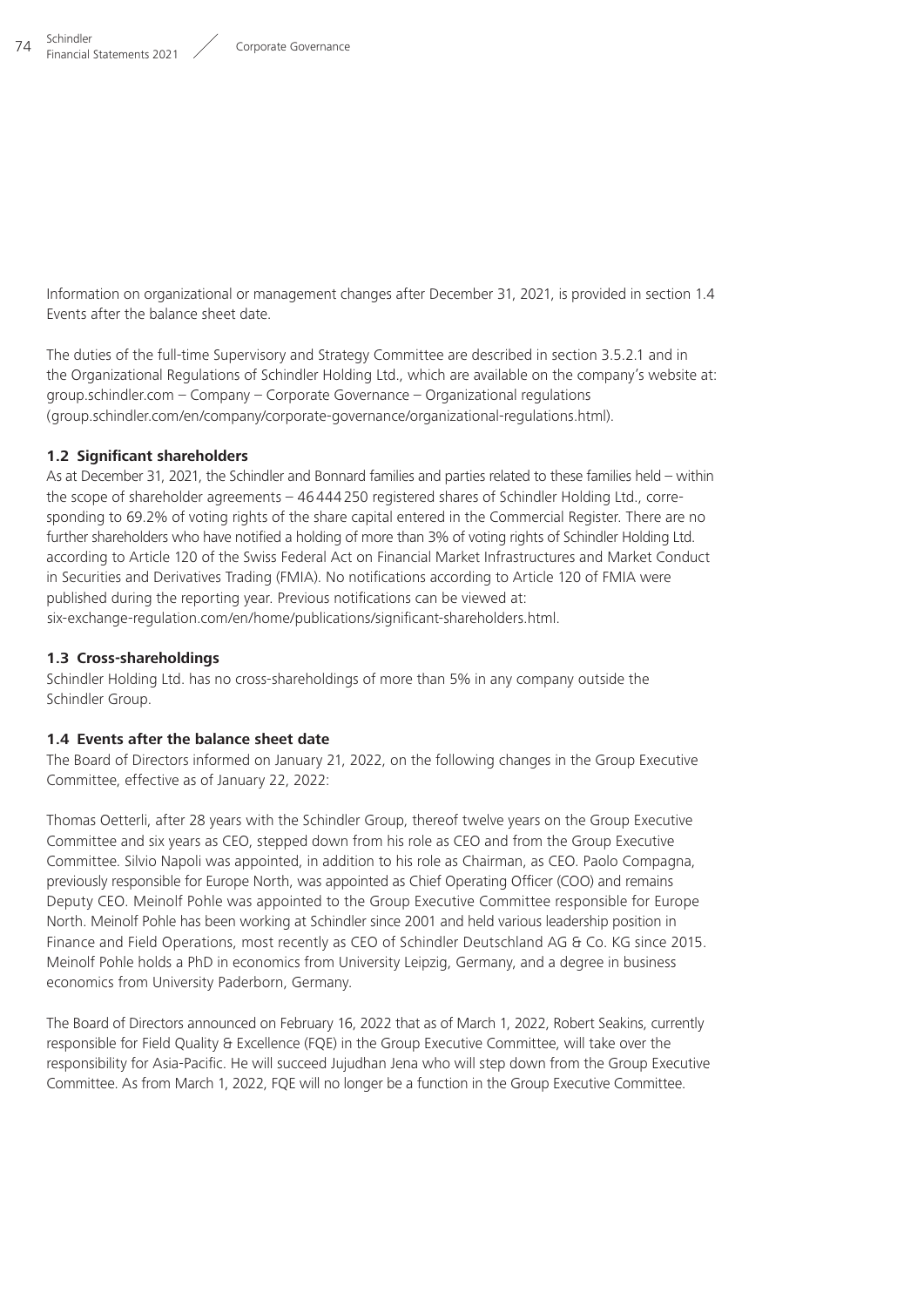#### The structure and composition of the Group Executive Committee is as follows, effective March 1, 2022:

|                               | Nationality      | Function                  |
|-------------------------------|------------------|---------------------------|
| Silvio Napoli (1965)          | Italian          | <b>CEO</b>                |
| Paolo Compagna (1968)         | Italian          | CO <sub>O</sub>           |
|                               |                  | Deputy CEO                |
| Julio Arce (1968)             | Spanish          | Europe South              |
| Matteo Attrovio (1972)        | Italian          | <b>CIO</b>                |
| Karl-Heinz Bauer (1958)       | German           | <b>CTO</b>                |
| Andre Inserra (1964)          | <b>Brazilian</b> | Americas                  |
| Meinolf Pohle (1966)          | German           | Europe North              |
| Urs Scheidegger (1969)        | Swiss            | <b>CFO</b>                |
| Christian Schulz (1964)       | German           | Operations                |
| Robert Seakins (1959)         | Australian       | Asia-Pacific              |
| Sabine Siméon-Aissaoui (1973) | French           | Supply Chain              |
| Tobias B. Staehelin (1978)    | Swiss            | Corporate Human Resources |
| Daryoush Ziai (1963)          | American         | China                     |
|                               |                  |                           |

The Board of Directors announced on February 16, 2022, that all members of the Board of Directors are standing for re-election at the General Meeting of Shareholders 2022, including Alfred N. Schindler and Luc Bonnard for whom the Board of Directors has decided to extend the age limit in accordance with the exemption foreseen in the Organizational Regulations of Schindler Holding Ltd.

Petra A. Winkler will be proposed for election as member to the Board of Directors at the next General Meeting of Shareholders in 2022. Petra A. Winkler has been serving as Group General Counsel since April 2019. She joined Schindler in 2006 and has held various positions in Group Legal Services since.

Günter Schäuble will become a member of the Supervisory and Strategy Committee. Orit Gadiesh who has sat on this Committee, will stand for re-election to the Board of Directors, but due to present travel difficulties restricting her participation, has elected to step down from the Committee role.

Further information is available at:  $qroup.schindler.com - Company - Corporate Government$ (group.schindler.com/en/company/corporate-governance.html)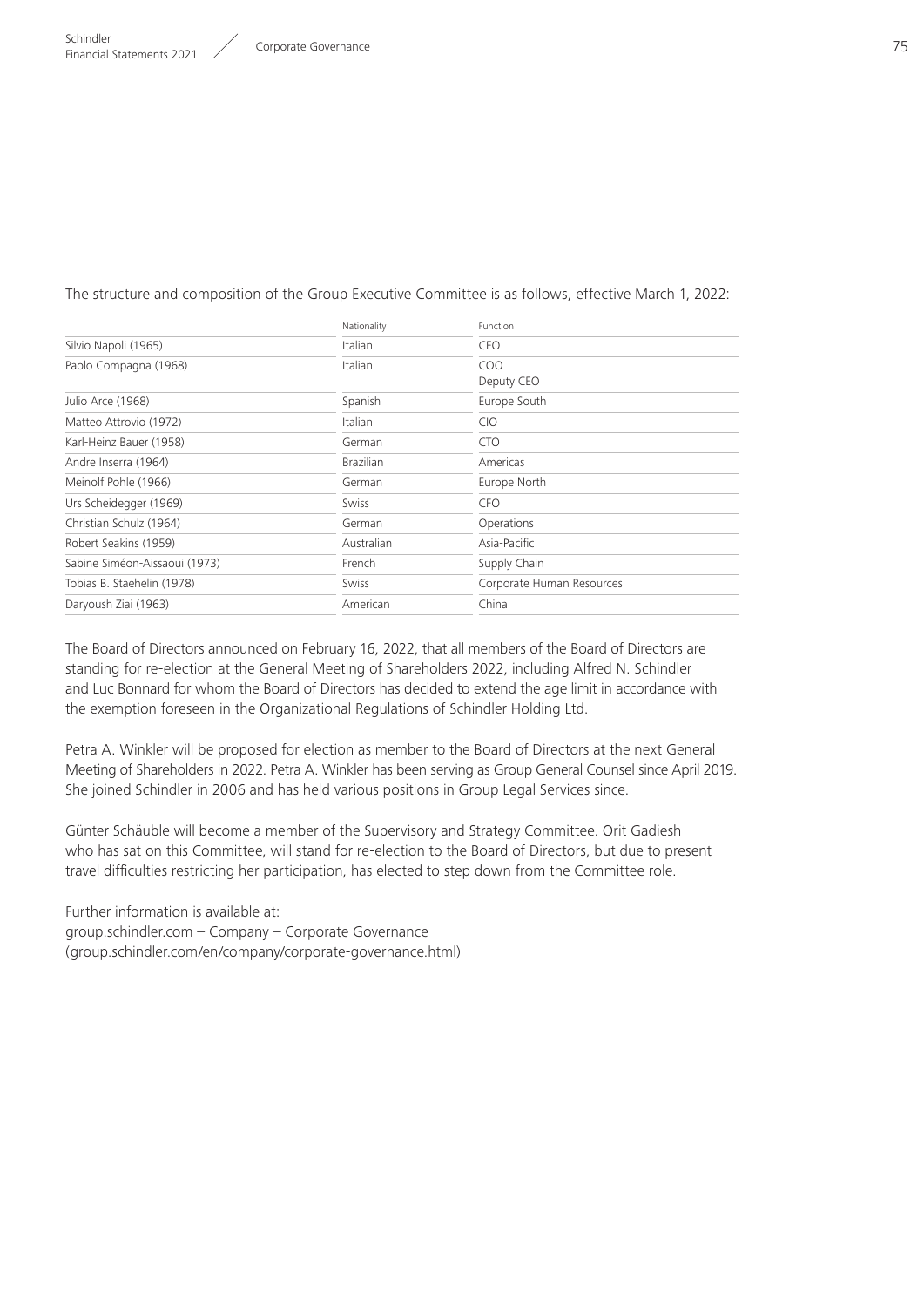#### <span id="page-4-0"></span>**2 Capital structure**

#### **2.1 Capital**

As at December 31, 2021, the ordinary share capital of Schindler Holding Ltd. totaled CHF 6 707 745.20 and its participation capital totaled CHF 4 071 683.10.

#### **2.2 Authorized and conditional capital**

As at December 31, 2021, Schindler Holding Ltd. had no authorized or conditional capital.

#### **2.3 Changes in capital in the last three years**

No changes of the share and participation capital occurred in the period between January 1, 2019, and December 31, 2021.

#### **2.4 Shares and participation certificates**

As at December 31, 2021, the share capital totaled CHF 6 707 745.20. It is divided into 67 077 452 fully paid-in registered shares, each with a nominal value of CHF 0.10. Subject to Article 13 of the Articles of Association, each share carries the right to one vote, as well as the right to a share of retained earnings and to a share of the proceeds of liquidation, corresponding to its nominal value.

As at December 31, 2021, the participation capital totaled CHF 4 071 683.10. It is divided into 40 716 831 fully paid-in bearer participation certificates, each with a nominal value of CHF 0.10. Each participation certificate carries the right to a share of retained earnings, and to a share of the proceeds of liquidation, corresponding to its nominal value. It does not, however, carry any voting rights, or any other rights of membership, such as participation in General Meetings of Shareholders.

### **2.5 Profit-sharing certificates**

Schindler Holding Ltd. has not issued any profit-sharing certificates.

#### **2.6 Limitations on share transferability and nominee registrations**

#### **2.6.1 Limitation on share transferability**

According to Article 13 of the Articles of Association, the Board of Directors shall refuse registration of an acquirer as a full shareholder in the share register if:

– the acquirer has not acquired the share(s) in his/her own name and on his/her own account, or

– registration would result in the acquirer holding more than 3% of voting rights

The voting rights of related shareholders are counted together.

In accordance with Swiss federal law requiring the demonstration of Swiss control, the registration of foreign acquirers can be refused if, as a result of their registration, all foreign shareholders together would hold more than 10% of voting rights.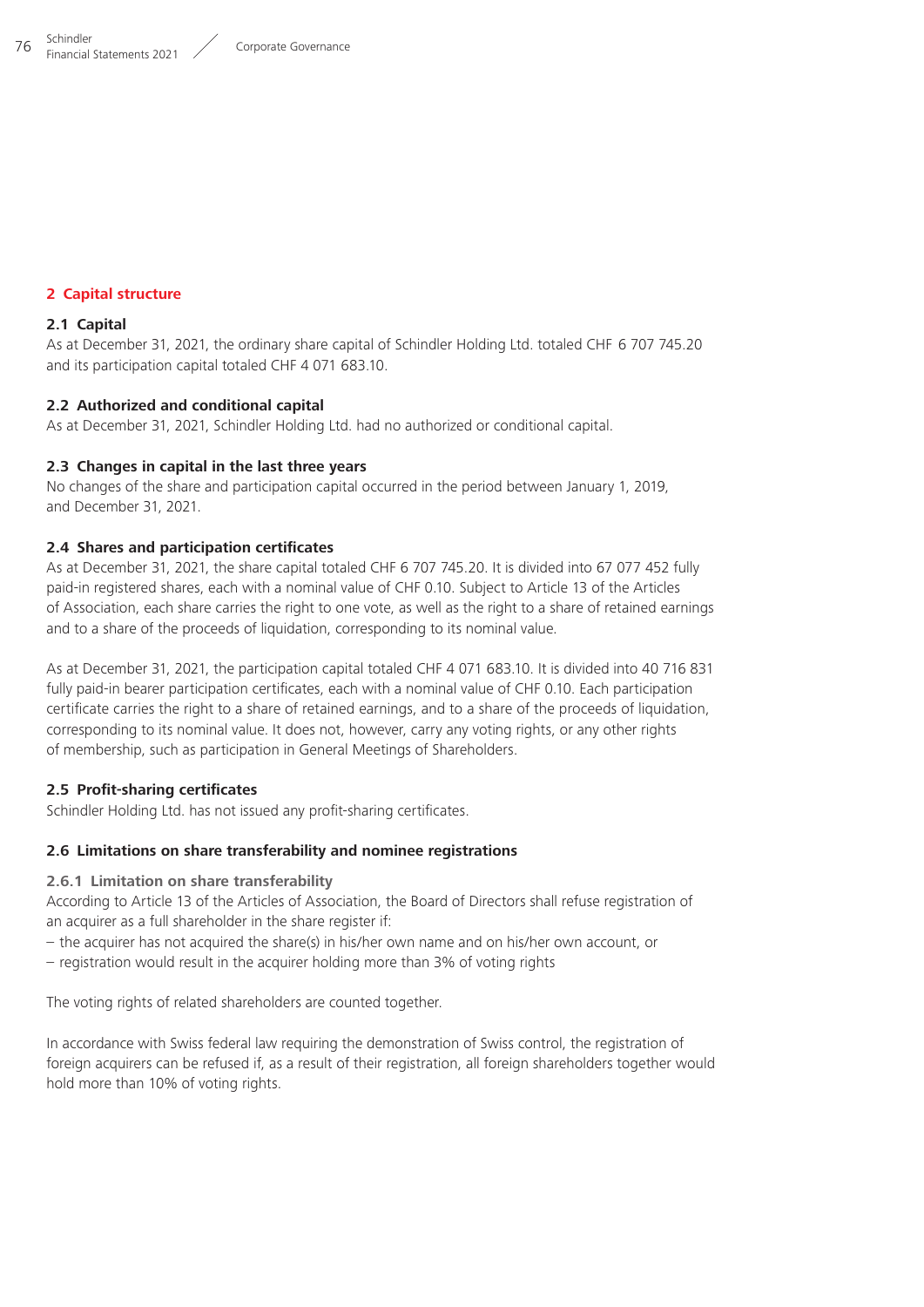The statutory restrictions on registration do not apply if:

- on June 15, 1992, the acquirer was already recorded in the share register as holding at least 3% of voting rights, or the acquirer is the spouse, child or other descendant, brother, or sister of such a person, or – the voting rights were acquired directly by inheritance, division of estate, or matrimonial property law
- The General Meeting of Shareholders may determine exceptions to the percentage limits by relative majority, whereby a legally binding decision requires at least half of the shares entered in the Commercial Register to be represented. Applicants have the right to have their application presented at the General Meeting of Shareholders. The General Meeting of Shareholders did not have to reach a decision on any application for exceptions in the financial year 2021.

Further details on the restrictions on registration and exceptions thereto are set out in Article 13 of the Articles of Association of Schindler Holding Ltd., which are available at: https://group.schindler.com – Company – Corporate Governance – Articles of Association ( group.schindler.com/en/company/corporate-governance/articles-of-association.html).

### **Information by majority shareholders**

The majority shareholders informed that in the event of a sale of 49% or more of the voting rights to an acquirer that is not party to their shareholder agreement, they will only vote in favor of an exception to the percentage limits if the acquirer makes a voluntary public offer at a price that is equivalent to the price paid for the 49%.

### **2.6.2 Nominee registrations**

The Articles of Association do not contain any special regulations regarding the registration of nominees in the share register.

### **2.7 Convertible bonds and options**

### **2.7.1 Convertible bonds**

Schindler Holding Ltd. has no outstanding convertible bonds.

### **2.7.2 Employee options**

|                 |   |                                  |        |                                                       |                                                          |           |           | Number as of 31.12.2021 |
|-----------------|---|----------------------------------|--------|-------------------------------------------------------|----------------------------------------------------------|-----------|-----------|-------------------------|
| Allocation year |   | Options<br>allocated<br>(number) | in CHF | Exercise price Blocked period Exercise period<br>ends | ends                                                     | Forfeited | Exercised | Outstanding             |
| 2012            | А | 162 1181                         |        |                                                       | $108.20$ $30.4.2015$ $30.4.2021$ $-3.750$ $-158.368$     |           |           |                         |
| 2013            | А |                                  |        |                                                       | $138\,012^2$ 137.84 30.4.2016 30.4.2022 -11 918 -104 886 |           |           | 21 208                  |

A = Options from the Capital Participation Plans 2000/2003

1One option gives entitlement to purchase one participation certificate

<sup>2</sup> One option gives entitlement to purchase one share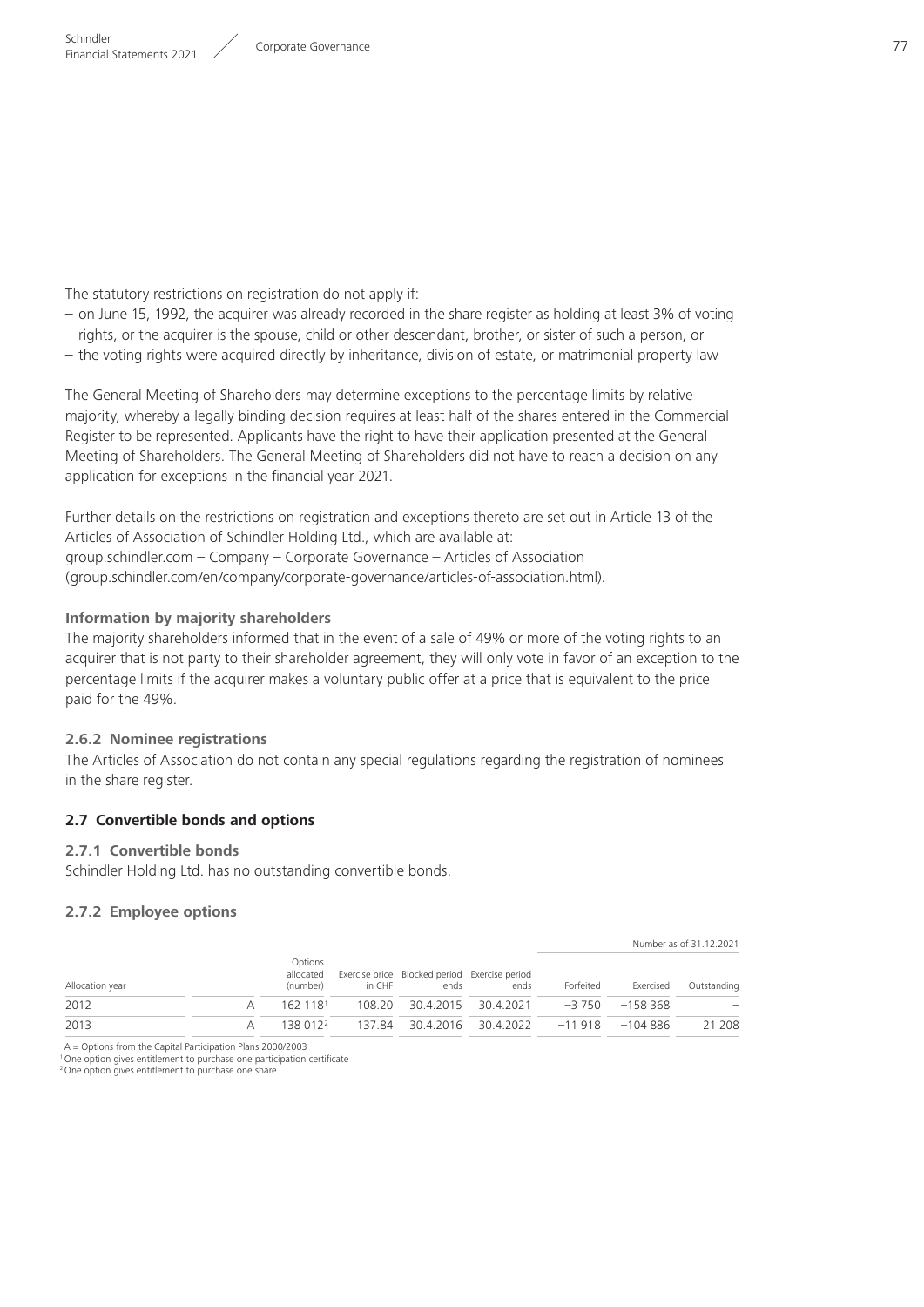## <span id="page-6-0"></span>**3 Board of Directors and Committees of the Board**

## **Board profile**



### **3.1 Members of the Board of Directors of Schindler Holding Ltd.**

| As of 31.12.2021                              | Domicile               | Nationality             | Year of election <sup>1</sup> |
|-----------------------------------------------|------------------------|-------------------------|-------------------------------|
| Silvio Napoli (1965), Chairman                | Zurich, Switzerland    | Italian                 | 2016                          |
| Alfred N. Schindler (1949), Chairman emeritus | Hergiswil, Switzerland | Swiss                   | 1977                          |
| Prof. Dr. Pius Baschera (1950), Vice Chairman | Zurich, Switzerland    | Swiss/Italian           | 2005                          |
| Erich Ammann (1957)                           | Neuheim, Switzerland   | Swiss                   | 2018                          |
| Luc Bonnard (1946)                            | Hergiswil, Switzerland | Swiss                   | 1984                          |
| Patrice Bula (1956)                           | Verbier, Switzerland   | Swiss                   | 2015                          |
| Prof. Dr. Monika Bütler (1961)                | Zurich, Switzerland    | Swiss                   | 2013                          |
| Orit Gadiesh (1951)                           | London, UK             | American/Israeli/German | 2020                          |
| Adam Keswick (1973)                           | London, UK             | <b>British</b>          | 2021                          |
| Günter Schäuble (1962)                        | Hergiswil, Switzerland | German/Swiss            | 2021                          |
| Tobias B. Staehelin (1978)                    | Zurich, Switzerland    | Swiss                   | 2017                          |
| Carole Vischer (1971)                         | Hergiswil, Switzerland | Swiss                   | 2013                          |

1Annual General Meeting of Shareholders in the year shown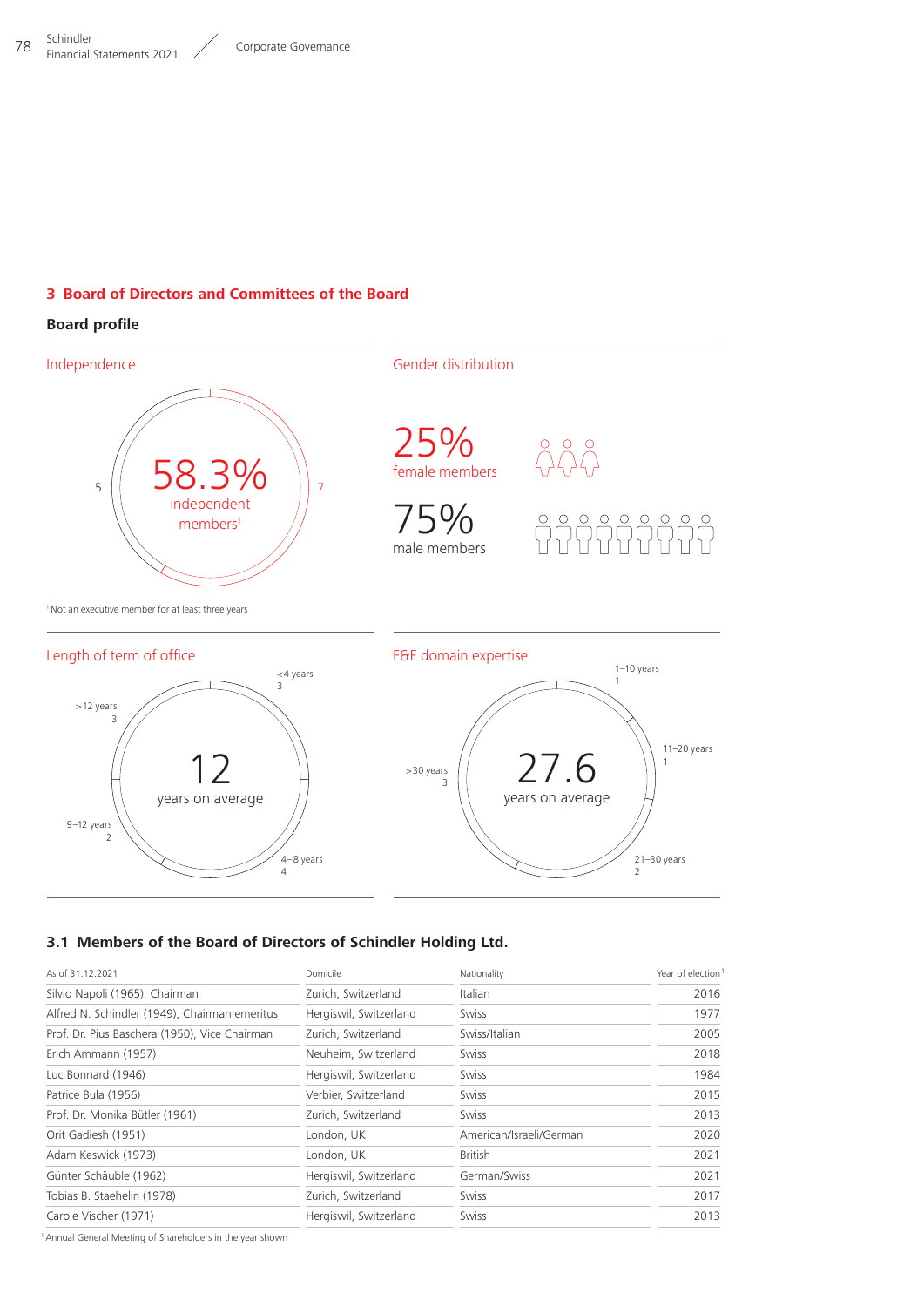The Board of Directors, which – according to the Articles of Association – consists of between 5 and 13 members, currently has 12 members. As at December 31, 2021, five members of the Board of Directors are executive Board members. Silvio Napoli, Erich Ammann, and Orit Gadiesh constitute the Supervisory and Strategy Committee. In addition to his mandate as member of the Board of Directors, Tobias B. Staehelin serves as member of the Group Executive Committee. Günter Schäuble held an executive position at Schindler Holding Ltd. until December 31, 2021.

All nonexecutive members of the Board of Directors are independent according to the definition set out in the Swiss Code. Hence, in accordance with the recommendations and criteria set out in the Swiss Code, the majority of the Board of Directors – i.e., 7 of its 12 members – is independent. The Board of Directors comprises both male and female members.

In terms of the composition of the committees of the Board of Directors, the company deviates from the recommendations of the Swiss Code. This is mainly due to the fact that major shareholders have their own representation on the Board of Directors, allowing them to safeguard their long-term shareholder interests directly.

#### **3.2 Other activities and vested interests**

#### **Silvio Napoli**

Executive Chairman of the Board of Directors, Chairman of the Supervisory and Strategy Committee and of the Nomination Committee since 2017, member of the Board of Directors and the Supervisory and Strategy Committee since 2016.

Chairman and President of the Board of Directors of the Swiss-American Chamber of Commerce, Zurich, Switzerland; member of the Board of Directors of Eaton Corporation plc, Dublin, Ireland.

Silvio Napoli holds a master's degree in materials science from the Swiss Federal Institute of Technology (EPFL), Lausanne, Switzerland, and an MBA from Harvard Business School, Boston, USA, which he earned as a Fulbright Scholar.

He began his career at The Dow Chemical Co., Rheinmünster, Germany, in 1989. Silvio Napoli has held various international management functions in the Schindler Group since 1994. From 2008 to 2013, he served as a member of the Group Executive Committee with responsibility for the Asia-Pacific region. He then served as CEO of the Schindler Group until March 2016.

Silvio Napoli is an Italian citizen, born in 1965.

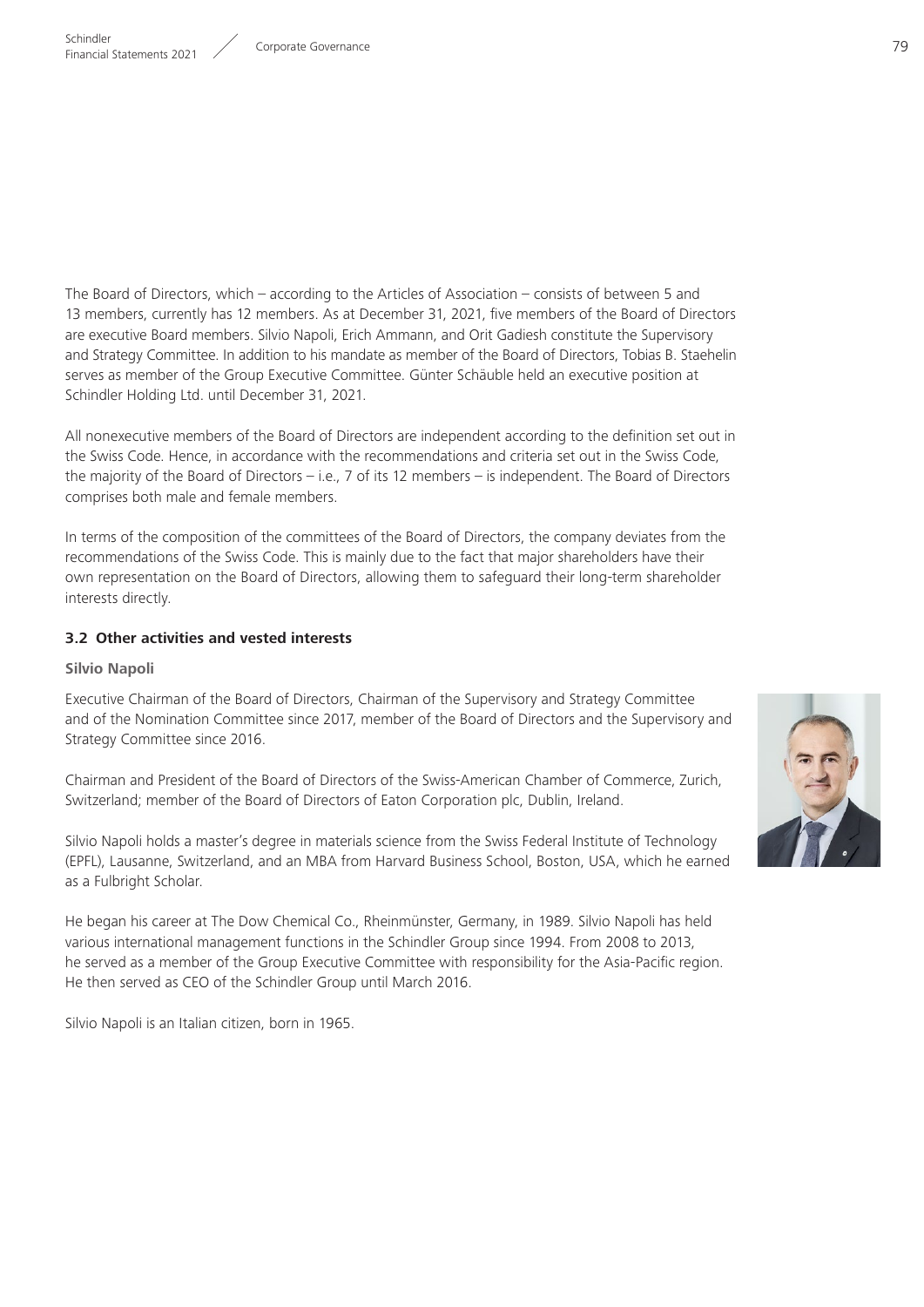#### **Schindler** 80 Schiffuler<br>Financial Statements 2021 / Corporate Governance

### **Alfred N. Schindler**

Chairman emeritus, member of the Board of Directors since 1977, independent member since 2020, member of the Nomination Committee since 2017.

Alfred N. Schindler holds a master's degree in law from the University of Basel, Switzerland, and an MBA from The Wharton School of Finance, University of Pennsylvania, USA.

He began his career in 1974 as an auditor at Neutra Treuhand AG, Berne. From 1980, he served as CFO of Notz AG, Biel, Switzerland. He subsequently held various management positions at the Schindler Group. In 1982, he was appointed Head of Corporate Planning and he served as CEO of the Schindler Group from 1985 to 2011. Alfred N. Schindler was Chairman of the Board of Directors of Schindler Holding Ltd. and Chairman of the Supervisory and Strategy Committee from 1995 until 2017. He currently serves as an advisor to Schindler.

In order to focus fully on the business of the Schindler company, Alfred N. Schindler previously resigned from the following mandates: Bank Julius Bär, UBS, Jacobs Suchard (all in Switzerland), and Deutsche Post AG.

Alfred N. Schindler is a Swiss citizen, born in 1949.

### **Prof. Dr. Pius Baschera**

Vice Chairman of the Board of Directors since 2017, nonexecutive, independent member of the Board of Directors since 2005, member of the Compensation Committee since 2008, and its Chairman since 2015.

Trustee and Speaker of the Martin Hilti Family Trust and member of the Board of Directors of Hilti Corporation, Schaan, Liechtenstein; President of the Board of Trustees of the ETH Zurich Foundation, Zurich, Switzerland; Professor emeritus at the Swiss Federal Institute of Technology (ETH), Zurich, Switzerland.

Pius Baschera studied at the Swiss Federal Institute of Technology (ETH), Zurich, Switzerland, where he obtained a degree in mechanical engineering and in management science.

From 1979 to 2017, he held various international management functions at Hilti Corporation, Schaan, Liechtenstein, including serving as CEO for 13 years and then as Chairman of the Board of Directors for 10 years.

Pius Baschera is a Swiss and Italian citizen, born in 1950.





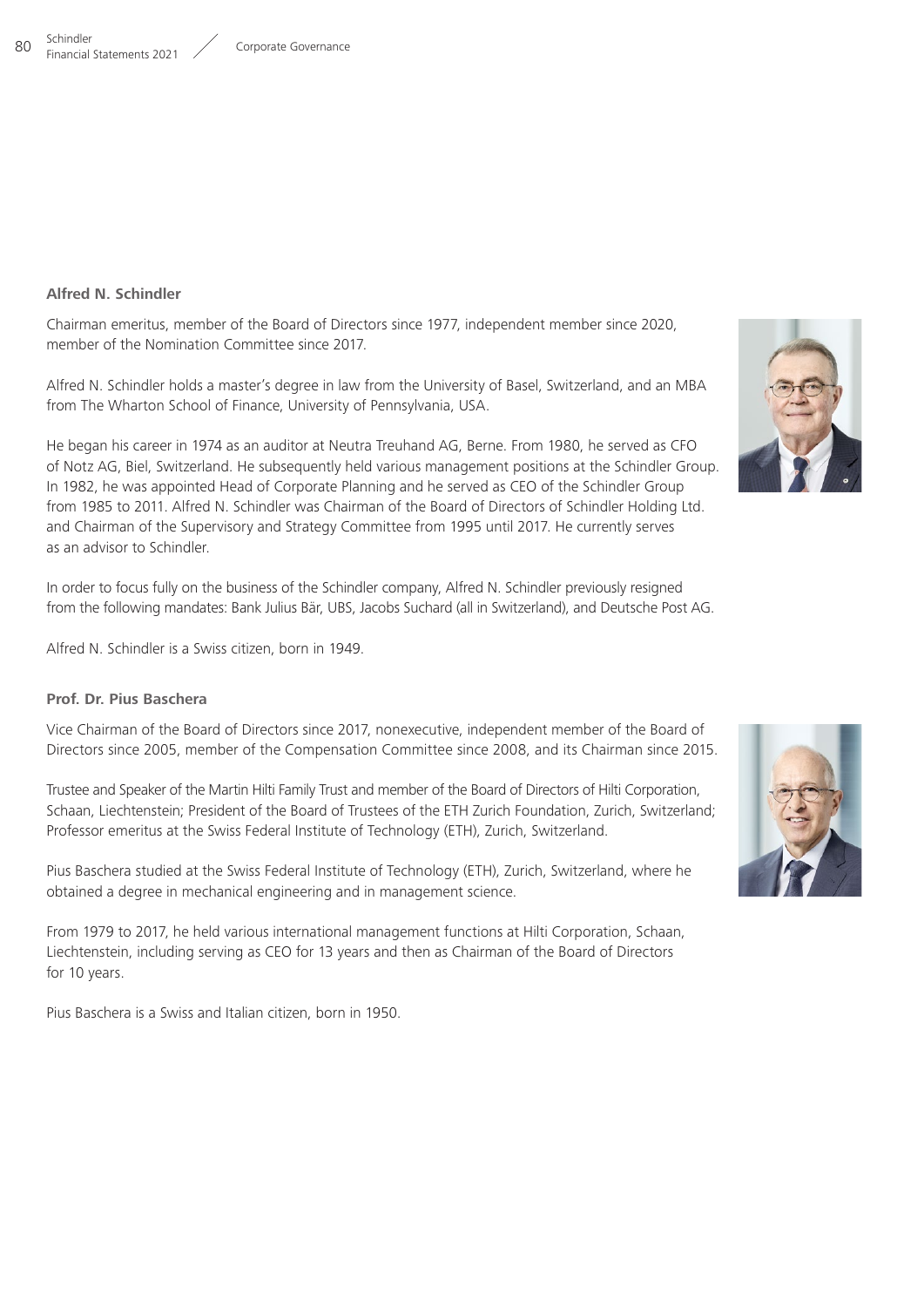#### **Erich Ammann**

Executive member of the Board of Directors, member of the Supervisory and Strategy Committee and of the Nomination Committee since 2018, Chairman of the Audit Committee since 2019.

Erich Ammann holds a degree in economics and business administration from the University of Applied Sciences of St.Gallen, Switzerland, and an executive MBA from The Wharton School, University of Pennsylvania, USA.

He began his career in 1982 as an auditor in Geneva, Switzerland. Since 1988, he has held various international functions in the area of finance in the Schindler Group. From 2001 until 2018 he was CFO and a member of the Group Executive Committee.

Erich Ammann is a Swiss citizen, born in 1957.

#### **Orit Gadiesh**

Executive member of the Board of Directors, member of the Supervisory and Strategy Committee since 2020.

Chairman of Bain & Company, Boston, USA; member of the Board of Trustees of the Massachusetts Institute of Technology Inc., Cambridge, USA; member of the Board of Trustees of Tel Aviv University, Tel Aviv, Israel; member of the Board of Trustees and member of the Community of Chairpersons of the World Economic Forum, Switzerland; member of the International Business Leaders Advisory Council for the Mayor of Shanghai (IBLAC).

Orit Gadiesh holds a bachelor of arts in psychology from the Hebrew University, Jerusalem, Israel, and a master of business administration from Harvard Business School, USA, which she earned as a Baker Scholar.

She has worked for Bain & Company in various functions since 1977 and has served as its Chairman since 1993.

Orit Gadiesh is an American, Israeli, and German citizen, born in 1951.

#### **Luc Bonnard**

Member of the Board of Directors since 1984, independent member since 2015, and member of the Nomination Committee since 2017.

Luc Bonnard holds a degree in electrical engineering from the Swiss Federal Institute of Technology (ETH) Zurich, Switzerland.

He joined the Schindler Group in 1972 and has held various management positions, including Head of the Elevators & Escalators business. He served as a member of the Supervisory and Strategy Committee from 1991 to 2012, as Vice Chairman of the Board of Directors from 1996 to 2017, and as Chairman of the Audit Committee from 2013 to 2019. He currently serves as an advisor to Schindler.



Luc Bonnard is a Swiss citizen, born in 1946.

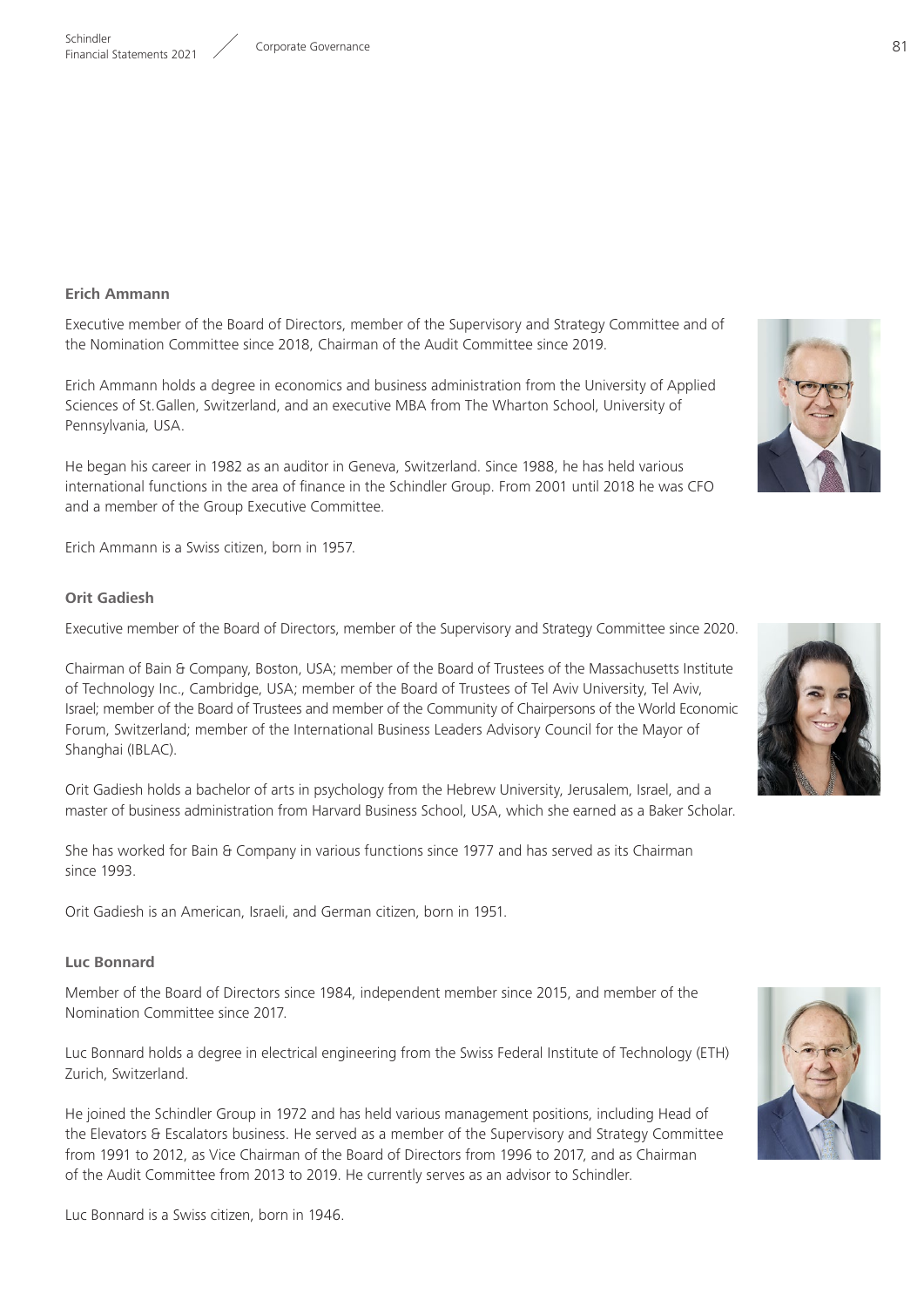

#### **Patrice Bula**

Nonexecutive, independent member of the Board of Directors since 2015, member of the Compensation Committee since 2017.

Chairman of Froneri Lux Topco S.à r.l. (joint venture between Nestlé and R&R Ice Cream), Luxembourg. He is also a member of the Board of Directors of Novartis AG, Basel, Switzerland.

Patrice Bula holds a master's degree in economic sciences from the University of Lausanne, HEC, Switzerland. He completed the Program for Executive Development at IMD Business School, Lausanne, Switzerland.



From 1983 to 2021 he held various international functions in the Nestlé Group. From 2011 until his retirement in 2021, he served as Executive Vice President of Nestlé S.A., with responsibility for the Strategic Business Units, Marketing, Sales and Nespresso. Prior to that, he served as Market Head of Nestlé Greater China Region (2007 to 2011), among other roles.

Patrice Bula is a Swiss citizen, born in 1956.

#### **Prof. Dr. Monika Bütler**

Nonexecutive, independent member of the Board of Directors since 2013, member of the Audit Committee since 2017.

Member of the Bank Council of the Swiss National Bank, Zurich, Switzerland; member of the Board of Directors of HUBER+SUHNER AG, Herisau, Switzerland, and of AC Immune SA, Lausanne, Switzerland; Vice President of the Foundation Board of the Gebert Rüf Foundation, Basel, Switzerland; and member of the Foundation Board of the Max Schmidheiny-Stiftung at the University St. Gallen, Switzerland.

Monika Bütler holds a doctorate in economics from the University of St.Gallen, Switzerland, and a degree in mathematics, majoring in physics, from the University of Zurich, Switzerland.

From 2004 to January 2021, she served as Full Professor of Economics and Director of the Swiss Institute for Empirical Economic Research, University of St.Gallen, Switzerland. From 2009 to 2013, she served as Dean of the School of Economics and Political Science of the University of St. Gallen, Switzerland. In 2008 and 2011, she was a Visiting Professor at the University of New South Wales, Sydney, Australia. In February 2021, she was appointed Honorary Professor at the University of St. Gallen, Switzerland.

Monika Bütler is a Swiss citizen, born in 1961.

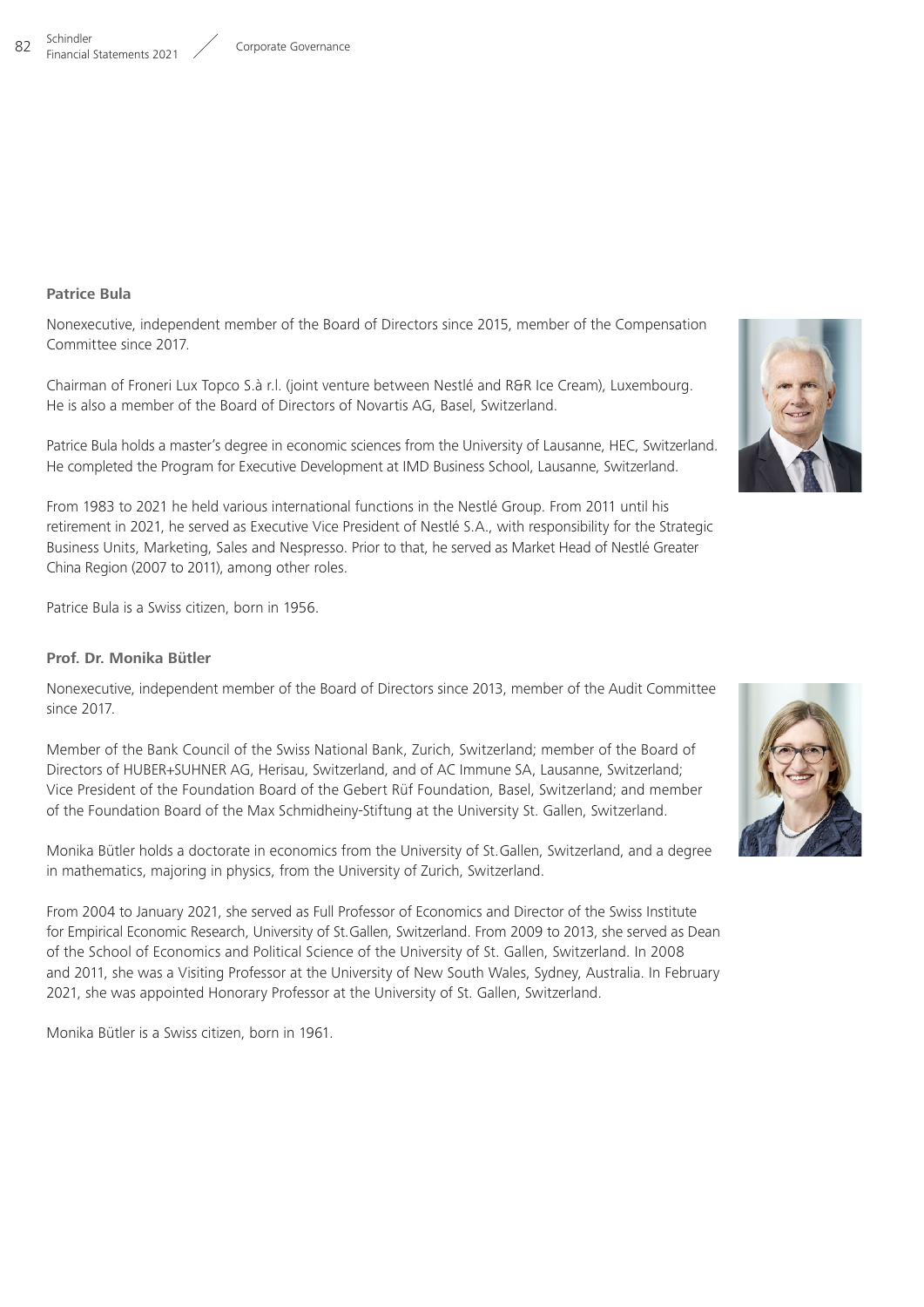### **Adam Keswick**

Nonexecutive, independent member of the Board of Directors and member of the Compensation Committee since 2021.

Chairman of Matheson & Co., England; and Chairman of Jardine Schindler Holdings Limited, British Virgin Islands. Member of the Boards of Directors of Jardine Matheson Holdings Limited, Jardine Strategic Holdings Limited, Dairy Farm International Holdings Limited, Hongkong Land Holdings Limited, Mandarin Oriental International Limited (all in Bermuda); Ferrari N.V., Netherlands; and Yabuli China Entrepreneurs Forum, China. Vice Chairman of the Supervisory Board of Rothschild & Co, France.

Adam Keswick holds a master of arts degree from Edinburgh University, United Kingdom.

He joined the Jardine Matheson Group in 2001 from N M Rothschild & Sons. He has since held various executive positions, including serving as Group Strategy Director (2001–2003), Group Managing Director of Jardine Cycle & Carriage (2003–2007), and Deputy Managing Director of the Jardine Matheson Group (2012–2016). He was appointed to the Board of Directors in 2007 and became Chairman of Matheson & Co. in 2016.

Adam Keswick is a British citizen, born in 1973.

### **Günter Schäuble**

Executive member of the Board of Directors since 2021 (nonexecutive since January 1, 2022).

Member of the Board of the association Vereinigung Schweizer Unternehmen in Deutschland (VSUD), Basel, Switzerland.

Günter Schäuble holds a degree in business administration from the University of Applied Sciences – Public Administration and Finance, Ludwigsburg, Germany, and he completed the Executive Program at the Stanford Graduate School of Business in California, USA. He is a German and Swiss Certified Tax Expert.

He began his career in 1987 in the legal department of the regional tax authority in Waldshut-Tiengen, Germany, and moved to the private sector in 1991. Before joining Schindler in 2001, he served as Vice President in the Corporate Tax department of ABB Ltd., Zurich, Switzerland. Until December 31, 2021, Günter Schäuble was Head Global Finance & Tax at Schindler.

Günter Schäuble is a German and Swiss citizen, born in 1962.



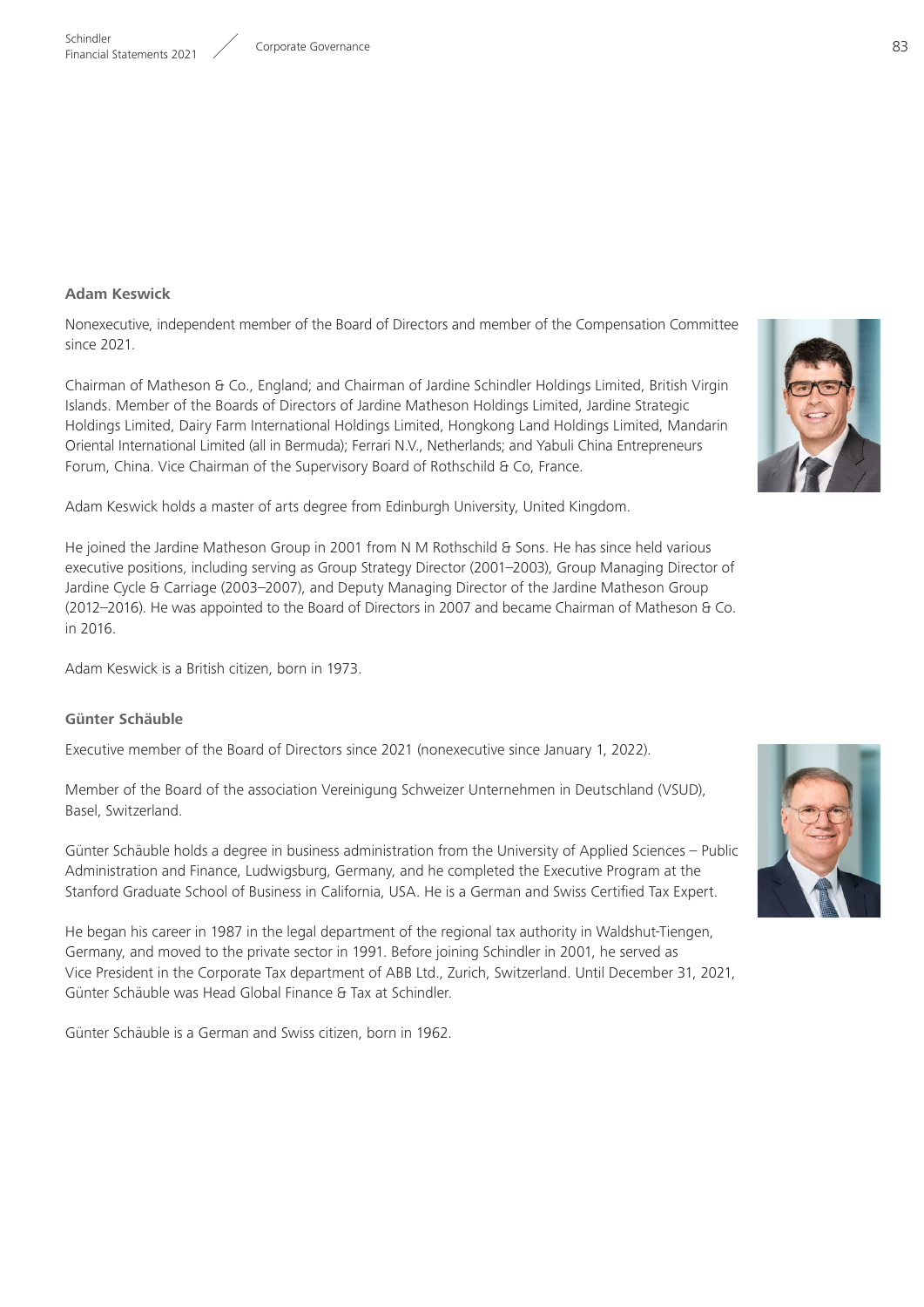## **Tobias B. Staehelin**

Executive member of the Board of Directors since 2017, member of the Group Executive Committee since April 2021.

Member of the Board of Directors of Kühne + Nagel International AG, Schindellegi, Switzerland.

Tobias B. Staehelin holds a degree in law and a CEMS master in international management from the University of St.Gallen, Switzerland. He completed joint studies in law at the Northwestern University School of Law, Chicago, USA, and at the Instituto de Empresa, Madrid, Spain (master of laws with honors). He is a licensed attorney-at-law admitted to the bar in Geneva, Switzerland.

He practiced law in Geneva before joining the Schindler Group in 2009. He has since held various positions including Project Sales Manager of the Top Range Division in China and General Manager of Jardine Schindler, Macau. From 2015 to 2017, he served as Regional Director South West at Schindler Deutschland GmbH. From 2018 to 2021, he was Managing Director of the C. Haushahn Group, Germany.

Tobias B. Staehelin is a Swiss citizen, born in 1978.

## **Carole Vischer**

Nonexecutive, independent member of the Board of Directors since 2013, member of the Audit Committee since 2016.

President of the Thyll-Stiftung (charitable foundation), Hergiswil, Switzerland.

Carole Vischer holds a degree in law from the University of Basel, Switzerland.

From 2002 to 2011, she served as the Director of the Thyll-Stiftung, Hergiswil, Switzerland.

Carole Vischer is a Swiss citizen, born in 1971.

# **3.3 Number of permitted activities outside Schindler**

In accordance with Article 35 of the Articles of Association, the members of the Board of Directors may be active in the highest management or administrative bodies of up to 20 legal entities outside the Group. Legal entities that are controlled by the company or that control the company are not counted. Mandates in several legal entities that are under joint control count as one mandate. The General Meeting of Shareholders may approve exceptions to these rules.

The Board of Directors takes appropriate measures to ensure that such activities are not in conflict with their duties as members of the Board of Directors.



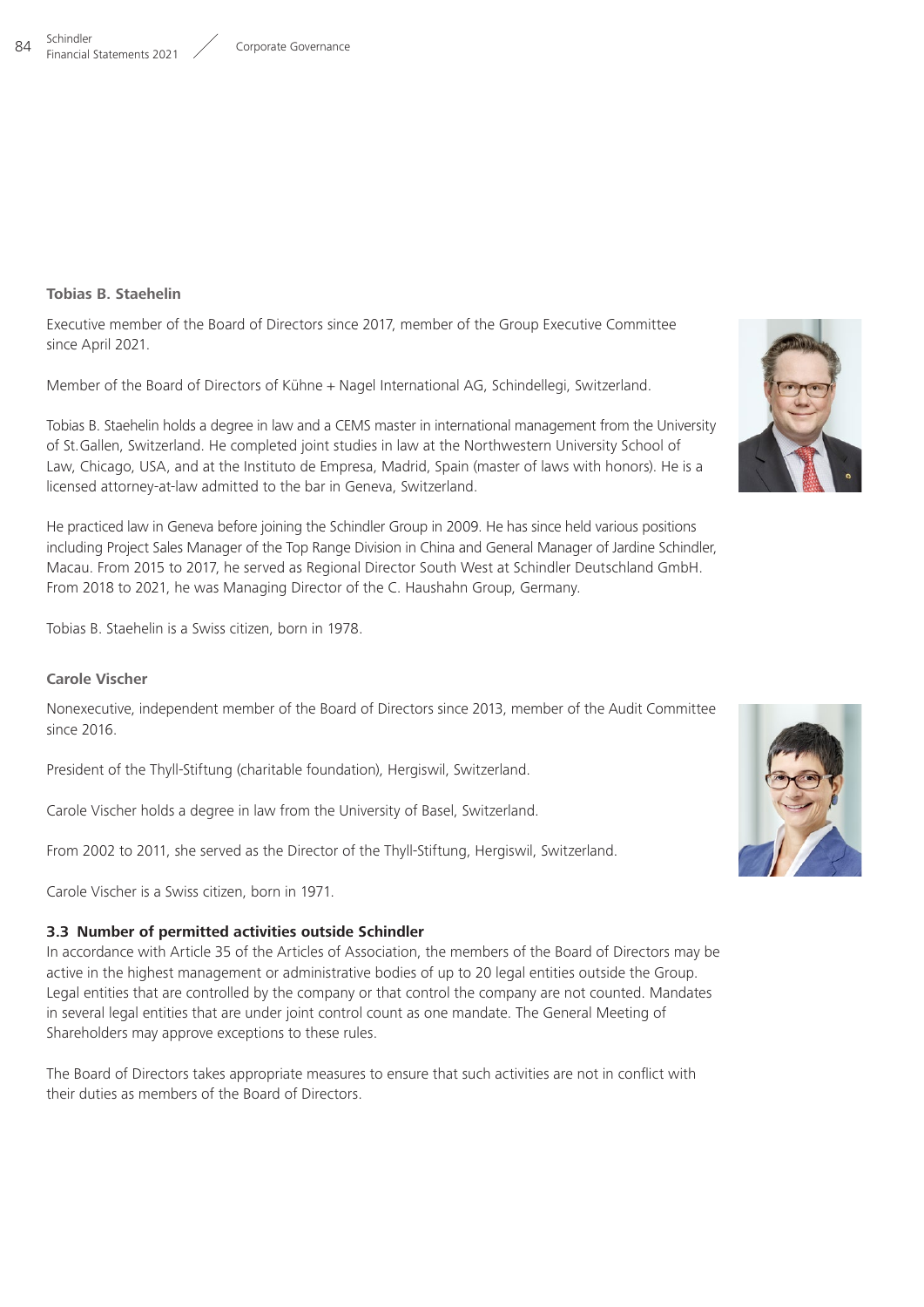## **3.4 Elections and term of office**

The members of the Board of Directors of Schindler Holding Ltd. are elected individually by the General Meeting of Shareholders for a term of one year ending at the close of the next Ordinary General Meeting of Shareholders. Reelection is permitted.

The Chairman of the Board of Directors and the members of the Compensation Committee are also elected by the General Meeting of Shareholders.

In accordance with the Organizational Regulations of Schindler Holding Ltd., the term of office of members of the Board of Directors ends at the General Meeting of Shareholders in the year in which they reach the age of 73. In exceptional cases, the Board of Directors may extend this age limit.

## **3.5 Internal organizational structure**

## **3.5.1 Allocation of duties within the Board of Directors**

The Chairman of the Board of Directors convenes the meetings of the Board of Directors, sets the agenda, prepares the meetings, and leads them. He decides whether other persons should participate in meetings of the Board of Directors on a case-by-case basis. Every member of the Board of Directors can request that a meeting of the Board of Directors be convened, provided they state the item that is to be discussed and give a brief justification of the matter.

The Chairman of the Board of Directors – in consultation with the CEO – represents the interests of the Group vis-à-vis third parties in important matters. The Vice Chairman deputizes for the Chairman of the Board of Directors in his absence or in specific cases in which the Chairman does not participate in the decision-making process.

The Board of Directors delegates certain duties to committees formed from its own members. It has appointed four standing committees: the Supervisory and Strategy Committee, the Nomination Committee, the Compensation Committee, and the Audit Committee. The Board of Directors appoints a chairman for each committee.

## **3.5.2 Tasks and areas of responsibility for each committee**

| As of 31.12.2021        | Supervisory<br>and Strategy<br>Committee | Nomination<br>Committee | Compensation<br>Committee | Audit<br>Committee |
|-------------------------|------------------------------------------|-------------------------|---------------------------|--------------------|
| Silvio Napoli           | $\circ$ (chairman)                       | $\circ$ (chairman)      |                           |                    |
| Alfred N. Schindler     |                                          | ∩                       |                           |                    |
| Prof. Dr. Pius Baschera |                                          |                         | $\circ$ (chairman)        |                    |
| Erich Ammann            | ∩                                        | O                       |                           | $\circ$ (chairman) |
| Luc Bonnard             |                                          | Ο                       |                           |                    |
| Patrice Bula            |                                          |                         | $\circ$                   |                    |
| Prof. Dr. Monika Bütler |                                          |                         |                           | $\circ$            |
| Orit Gadiesh            | $\circ$                                  |                         |                           |                    |
| Adam Keswick            |                                          |                         | $\bigcirc$                |                    |
| Günter Schäuble         |                                          |                         |                           |                    |
| Tobias B. Staehelin     |                                          |                         |                           |                    |
| Carole Vischer          |                                          |                         |                           | O                  |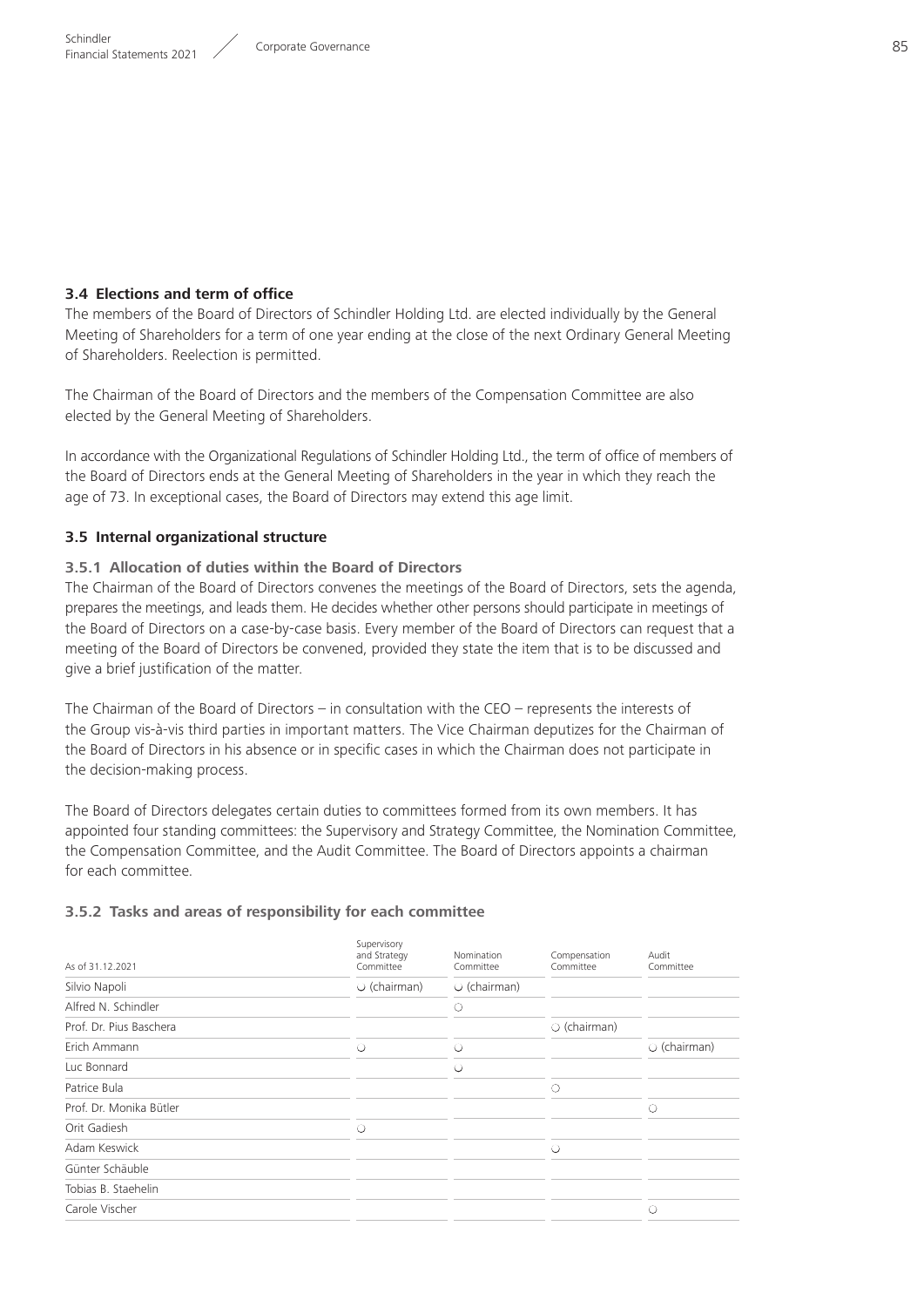### **3.5.2.1 Supervisory and Strategy Committee**

The Board of Directors appoints from among its members a full-time Supervisory and Strategy Committee, consisting of the Chairman and at least one other member of the Board of Directors.

The full-time Supervisory and Strategy Committee ensures the ultimate direction and supervision of the Group's business by the Board of Directors, pursuant to Article 716a of the Swiss Code of Obligations. In addition, the Supervisory and Strategy Committee performs the following duties in particular:

- Defining the Group's corporate values (particularly safety, quality, corporate sustainability, and the Code of Conduct), strategy, and short- and long-term objectives, and proposing them for approval by the Board of Directors
- Adopting provisional resolutions or intervening on behalf of the Board of Directors in urgent cases if a regular Board resolution cannot be adopted in a timely manner
- Preparing the Board meetings and supervising the implementation of its resolutions
- Deciding on and leading of specific strategic projects within the strategy of the Group

Information on further duties of the full-time Supervisory and Strategy Committee is provided in the Organizational Regulations of Schindler Holding Ltd., which are available on the company's website at:  $qroup.schindler.com - Company - Corporate Government - Organizational regulations$ ( group.schindler.com/en/company/corporate-governance/organizational-regulations.html).

### **3.5.2.2 Nomination Committee**

The Board of Directors appoints a Nomination Committee, consisting of the Chairman and up to three other Board members, at least two of whom shall be representatives of the major shareholders.

The Nomination Committee performs the following duties in particular:

- Evaluating the composition and size of the Board of Directors and the Group Executive Committee and determining the selection criteria for the appointment of the Chairman, the members of the Board of Directors and its committees, as well as members of the Group Executive Committee, and reviewing the corresponding succession plans
- Evaluating and proposing the Chairman, the members of the Board of Directors, and the Compensation Committee for nomination by the Board and election by the General Meeting of Shareholders
- Evaluating and proposing the appointment of other committee members, their chairmen, the CEO, the members of the Group Executive Committee, and the Group General Counsel for approval by the Board of Directors
- Preparing of a periodic self-evaluation of the Board of Directors

Information on further duties of the Nomination Committee is provided in the Organizational Regulations of Schindler Holding Ltd., which are available on the company's website at: https://group.schindler.com – Company – Corporate Governance – Organizational regulations ( group.schindler.com/en/company/corporate-governance/organizational-regulations.html).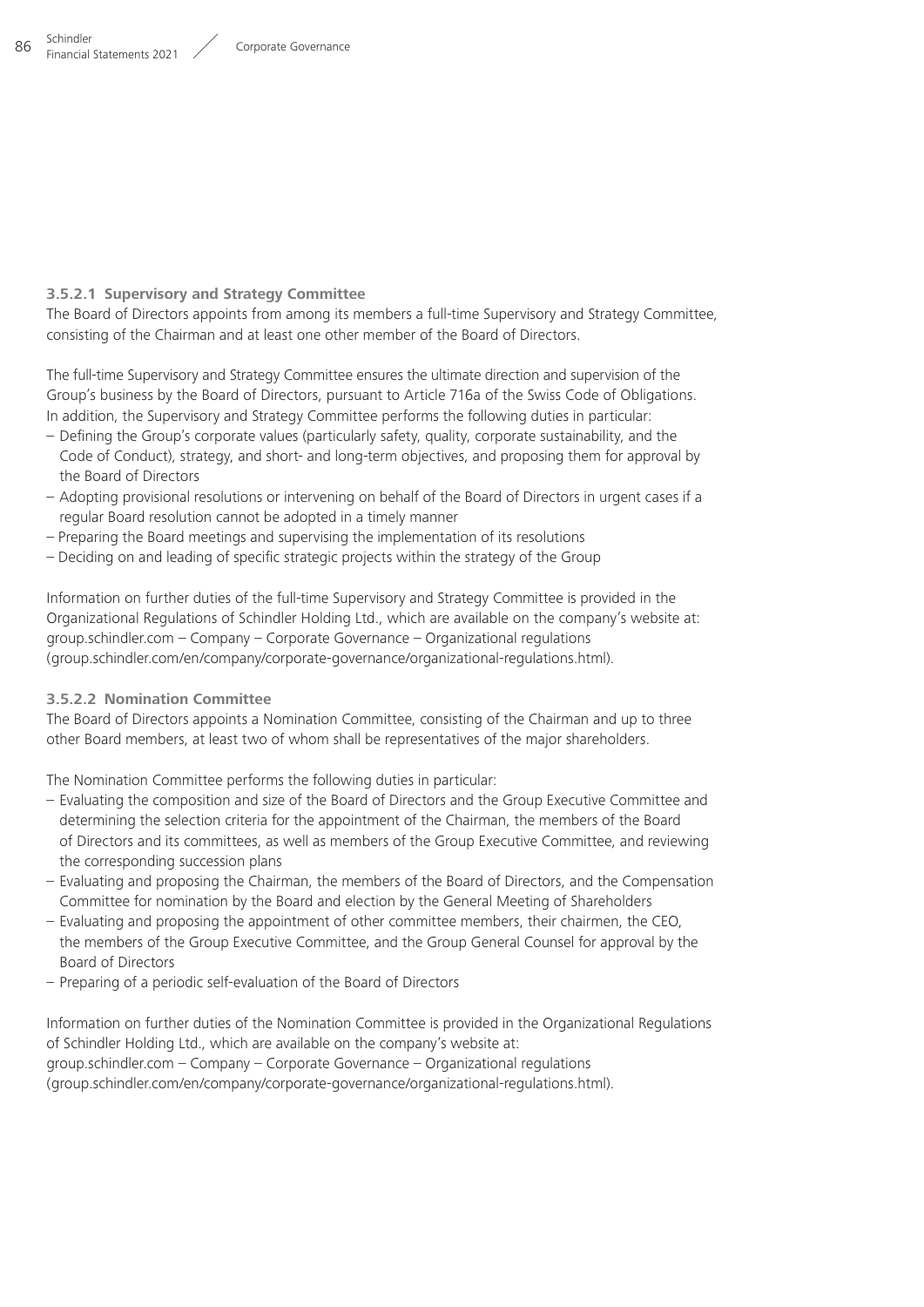## **3.5.2.3 Compensation Committee**

In accordance with the Articles of Association, the company has a Compensation Committee that consists of up to three members of the Board of Directors, who are elected individually by the General Meeting of Shareholders.

In accordance with Article 27 of the Articles of Association, the Compensation Committee reviews the compensation system annually and makes proposals to the Board of Directors regarding:

- The fixed compensation, the annual target compensation and fringe benefits, and the annual variable compensation of the Chairman, the executive members of the Board of Directors, and the CEO
- The fixed compensation, the annual target compensation, and fringe benefits of the other members of the Group Executive Committee
- The granting of loans or credits to members of the Board of Directors or the Group Executive Committee in accordance with Article 34 of the Articles of Association

The roles and responsibilities of the Compensation Committee are defined in detail by the Board of Directors in the Organizational Regulations of Schindler Holding Ltd., which are available on the company's website at: group.schindler.com – Company – Corporate Governance – Organizational regulations ( group.schindler.com/en/company/corporate-governance/organizational-regulations.html).

Information on the duties of the Compensation Committee is also provided in the Compensation Report.

## **3.5.2.4 Audit Committee**

The Board of Directors appoints an Audit Committee, consisting of at least three Board members. The Organizational Regulations of Schindler Holding Ltd. stipulate that at least two members are nonexecutive and preferably independent members of the Board of Directors. The Chairman of the Audit Committee and at least one other member must be financially literate and have accounting expertise. The Chairman of the Audit Committee reports to the Board of Directors.

The Audit Committee is responsible for the following duties in particular:

- Reviewing and approving the quarterly financial statements
- Reviewing the annual and half-year financial statements for approval by the Board of Directors
- Reviewing the qualifications, performance, and independence of the auditing body and approving its fees
- Reviewing and approving the adequacy and appropriateness of the annual internal audit programs for Group Assurance, the Compliance departments, and IT Security
- Reviewing audit reports and status reports issued by Group Assurance, the Compliance departments, and IT Security
- Issuing new guidelines, directions, clarifications, or other instructions in connection with the Code of Conduct

Information on further duties of the Audit Committee is provided in the Organizational Regulations of Schindler Holding Ltd. as well as in the Audit Committee Charter, which are available on the company's website at: group.schindler.com – Company – Corporate Governance – Organizational regulations ( group.schindler.com/en/company/corporate-governance/organizational-regulations.html).

The Audit Committee maintains contact with the external auditors. It is assisted by the Head Group Assurance as well as by an Audit Expert Group, which possess the requisite financial and technical expertise.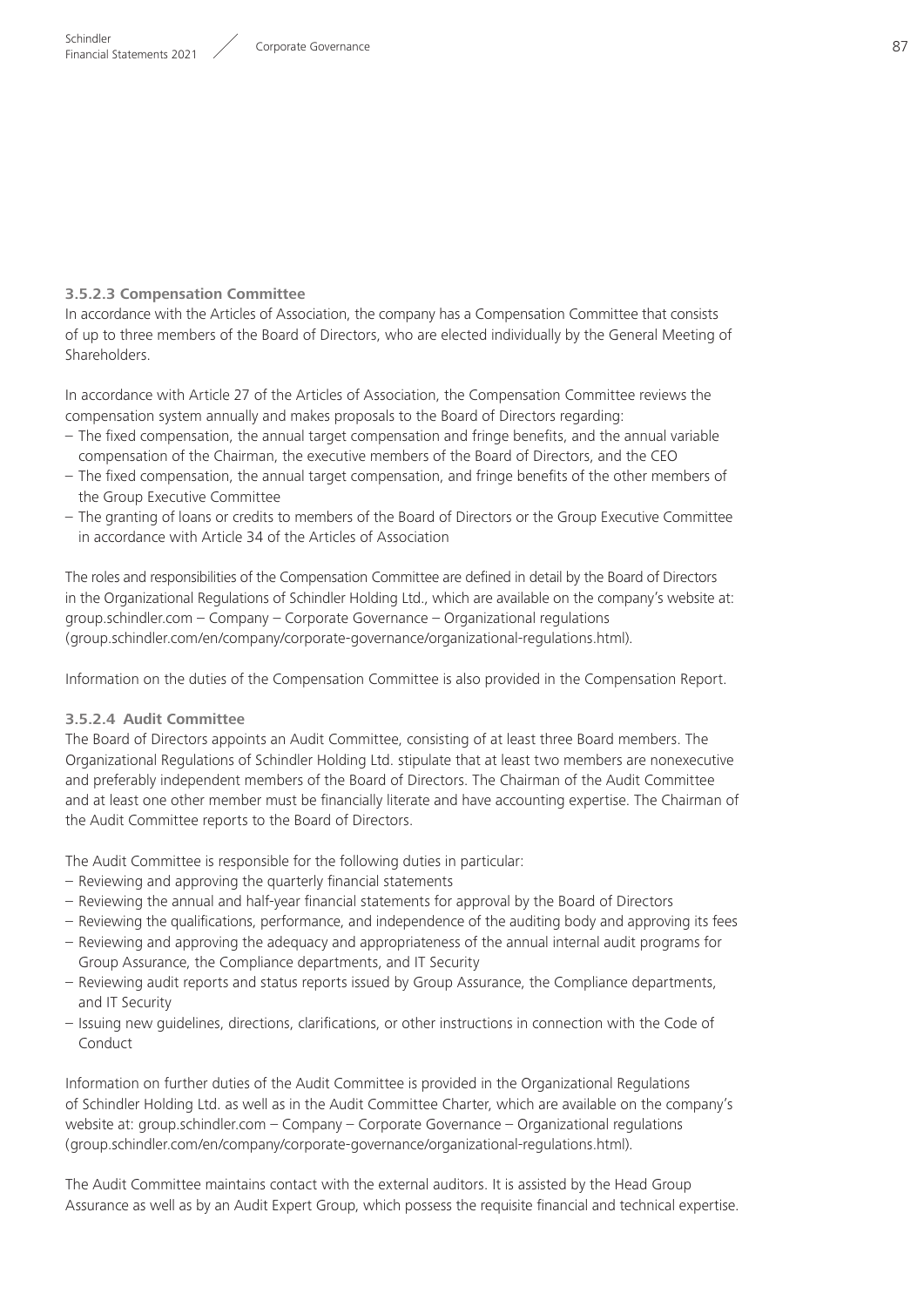#### **3.5.3 Working methods of the Board of Directors and its committees**

The Board of Directors holds at least six meetings per year, including a two-day meeting together with the members of the Group Executive Committee. Ad hoc meetings are held when necessary.

The members of the Supervisory and Strategy Committee work in general on a full-time basis and meet on average two to three times per month. The Nomination Committee meets on a regular basis at the invitation of its Chairman, the Compensation Committee holds at least two meetings per year, and the Audit Committee holds at least four meetings per year. The Head Corporate Human Resources regularly attends the meetings of the Compensation Committee and the Nomination Committee. The CFO, the Head Group Assurance, and the Head of Global Accounting & Reporting regularly attend the meetings of the Audit Committee.

| As of 31.12.2021                   | Number of<br>meetings | Average<br>duration (hours)<br>per meeting day |
|------------------------------------|-----------------------|------------------------------------------------|
| Board of Directors                 |                       |                                                |
| Supervisory and Strategy Committee | full-time             | full-time                                      |
| Nomination Committee               | h                     |                                                |
| Compensation Committee             | h                     |                                                |
| Audit Committee                    | 4                     |                                                |

The agendas of the meetings are set by the respective chairmen. Discussions and resolutions are recorded in the minutes of the meetings. The CEO regularly attends the meetings of the Board of Directors. Other members of the Group Executive Committee and other (internal and external) persons may be invited to attend the meetings of the Board of Directors or its committees by the respective chairmen. The Audit Expert Group that assists the Audit Committee (see section 3.5.2.4) includes two external consultants.

### **3.6 Definition of areas of responsibility**

According to Swiss law, the Board of Directors is responsible for the ultimate direction and supervision of the Group. The nontransferable and inalienable responsibilities set out in Article 716a, paragraph 1, of the Swiss Code of Obligations are incumbent on the Board of Directors. In addition, the Board of Directors may pass resolutions on all matters that are not defined by Swiss law or the Articles of Association as being the responsibility of the General Meeting of Shareholders.

It is also incumbent on the Board of Directors to approve, or decide on, the following:

- The Group's corporate values (particularly safety, quality, corporate sustainability, and the Code of Conduct), as well as short- and long-term objectives and strategy
- The conditions required to enable the company to conduct its business activities
- The Group's plans, budget, and forecasts
- The election of the chairmen of the committees of the Board and of the members of the Supervisory and Strategy Committee, the Nomination Committee, and the Audit Committee, as well as the election of the CEO, the members of the Group Executive Committee, and the Group General Counsel
- The Annual Report, including the Compensation Report
- The compensation proposals for the approval by the General Meeting of Shareholders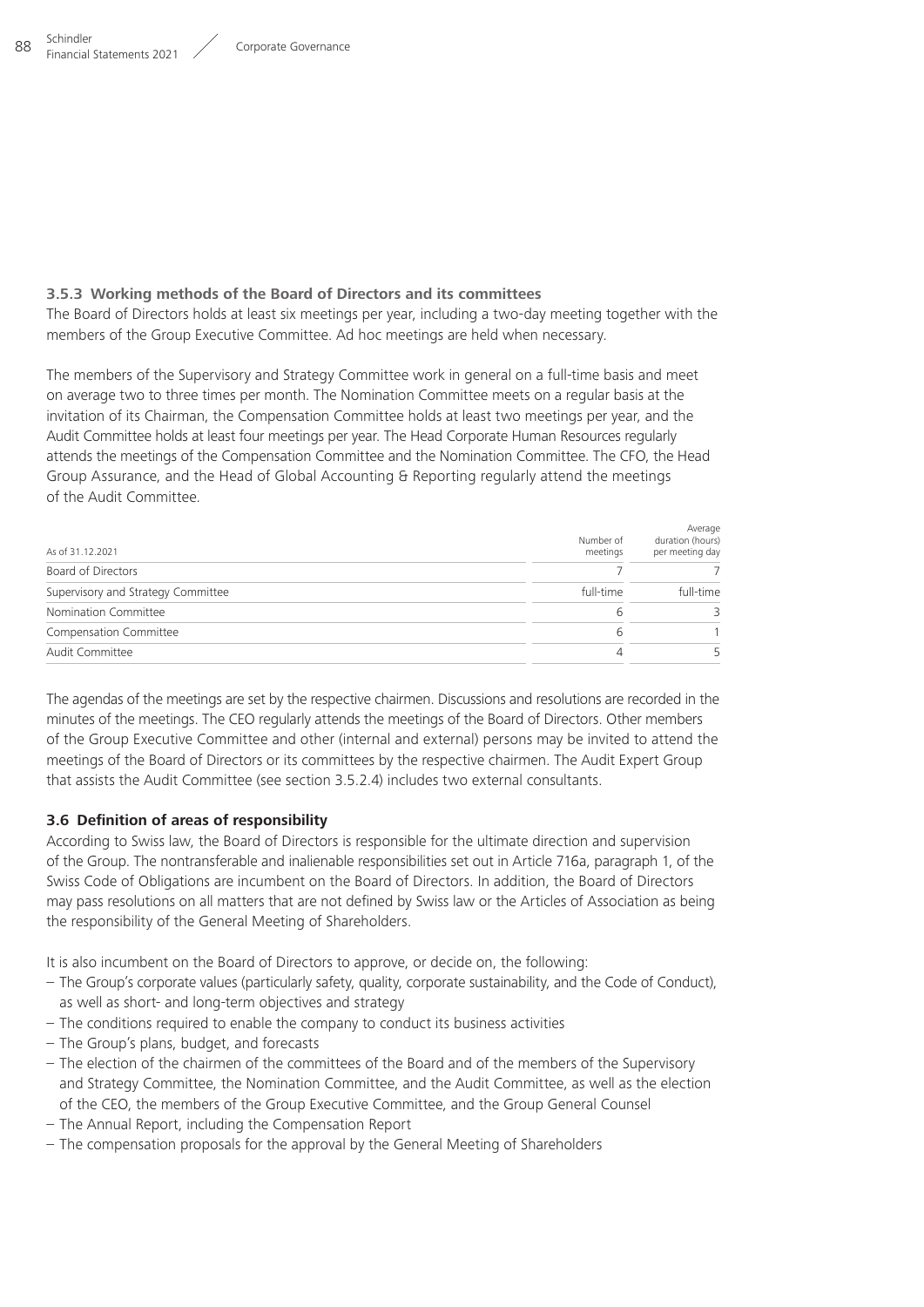The Group Executive Committee performs the following duties in particular:

- Preparing strategic and operational short- and long-term objectives for submission to the Board of Directors in close collaboration with the Supervisory and Strategy Committee
- Achieving the strategic and operational objectives approved by the Board of Directors
- Defining the Group's budget, plans, and forecasts for submission to the Supervisory and Strategy Committee and the Board of Directors
- Ensuring the implementation of the Group's corporate values (particularly safety, quality, corporate sustainability, and the Code of Conduct)
- Issuing internal regulations, guidelines, directives, and policies

Information on further duties of the Board of Directors and the Group Executive Committee is provided in the Organizational Regulations of Schindler Holding Ltd., which are available on the company's website at: group.schindler.com – Company – Corporate Governance – Organizational regulations ( aroup.schindler.com/en/company/corporate-governance/organizational-regulations.html).

#### **3.7 Information and control instruments vis-à-vis the Group Executive Committee**

The Board of Directors oversees the Group Executive Committee and supervises its work. The Schindler Group has at its disposal a comprehensive electronic management information system (MIS). The Board of Directors receives a report at least each quarter. The Supervisory and Strategy Committee is informed in detail each month about financial and operational developments. In the presence of the responsible persons, the reports are discussed in detail at the meetings of the Board of Directors and/or the Supervisory and Strategy Committee.

Schindler defines and evaluates the most important risks facing the Group in a four-phase process based on a detailed risk catalog. These risks are allocated to the main categories of (i) financial, (ii) compliance, (iii) operational, and (iv) strategic. The risks are further subdivided into additional categories including organizational, safety, health, and environmental risks. Legal aspects are also evaluated for all risk categories. The four phases of the process are as follows:

- Each Group company creates a risk matrix as part of its budget process
- The risks are combined within a Group matrix and evaluated in detail by an interdisciplinary Risk Committee comprising the responsible heads of the product groups and Group staff offices. Based on the evaluation, a detailed catalog of measures to address the most important risks is presented to the Group Executive Committee.
- The Group Executive Committee evaluates the risk matrix and the proposed catalog of measures and proposes any additions
- The most important risks, along with possible measures to prevent and minimize potential harm arising from them, are presented to the Board of Directors for appraisal

At least once annually, the Board of Directors and the Group Executive Committee hold a joint meeting.

Group Assurance, the compliance departments, and the auditing body support the Board of Directors in exercising its supervisory and control functions.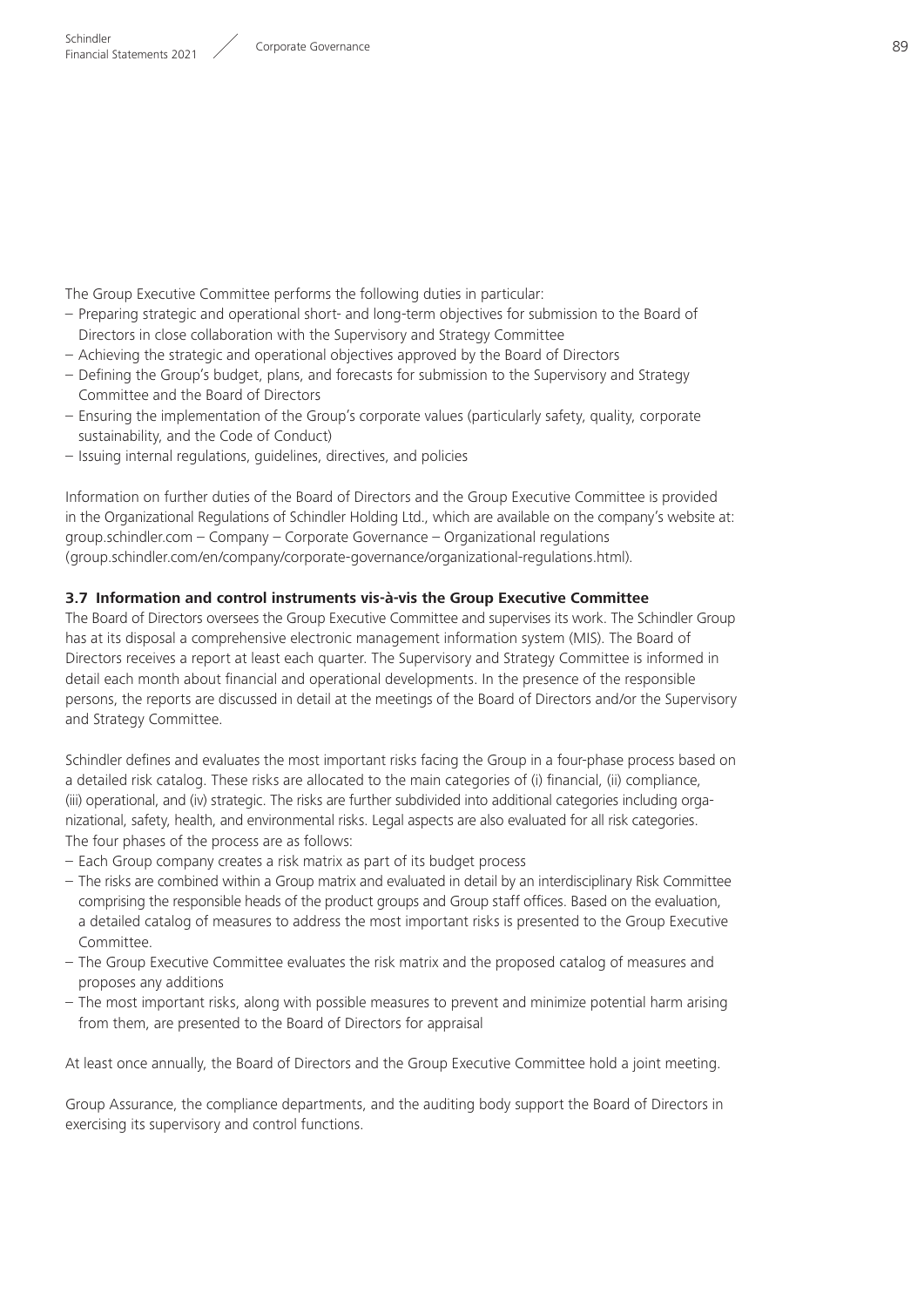## <span id="page-18-0"></span>**4 Group Executive Committee**

## **4.1 Members of the Group Executive Committee**

| As of 31.12.2021              | Nationality      | Current function (since)                  | Member since |
|-------------------------------|------------------|-------------------------------------------|--------------|
| Thomas Oetterli (1969)        | <b>Swiss</b>     | CEO (2016)                                | 2010         |
| Paolo Compagna (1968)         | Italian          | Europe North (2015),<br>Deputy CEO (2021) | 2015         |
| Urs Scheidegger (1969)        | Swiss            | CFO (2018)                                | 2018         |
| Julio Arce (1968)             | Spanish          | Europe South (2020)                       | 2017         |
| Matteo Attrovio (1972)        | Italian          | CIO (2020)                                | 2020         |
| Karl-Heinz Bauer (1958)       | German           | CTO (2015)                                | 2015         |
| Andre Inserra (1964)          | <b>Brazilian</b> | Americas (2016)                           | 2016         |
| Jujudhan Jena (1968)          | American         | Asia-Pacific (2020)                       | 2020         |
| Christian Schulz (1964)       | German           | Operations (2017)                         | 2016         |
| Robert Seakins (1959)         | Australian       | Field Quality & Excellence (2020)         | 2017         |
| Sabine Siméon-Aissaoui (1973) | French           | Escalators and Supply Chain (2021)        | 2021         |
| Tobias B. Staehelin (1978)    | Swiss            | Corporate Human Resources (2021)          | 2021         |
| Daryoush Ziai (1963)          | American         | China (2016)                              | 2016         |

## **4.2 Other activities and vested interests**

## **Thomas Oetterli**

CEO since 2016, member of the Group Executive Committee since 2010.

Member of the Board of Directors of SFS Group AG, Heerbrugg, Switzerland.

Thomas Oetterli holds a degree in business administration from the University of Zurich, Switzerland.

He joined the Schindler Group in 1994 and has held various international functions, including serving as CEO of Schindler Aufzüge AG, Switzerland (2006 to 2009). In 2010, he was appointed as a member of the Group Executive Committee with responsibility first for Europe North (2010 to 2013) and then for China (until 2016).

Thomas Oetterli is a Swiss citizen, born in 1969.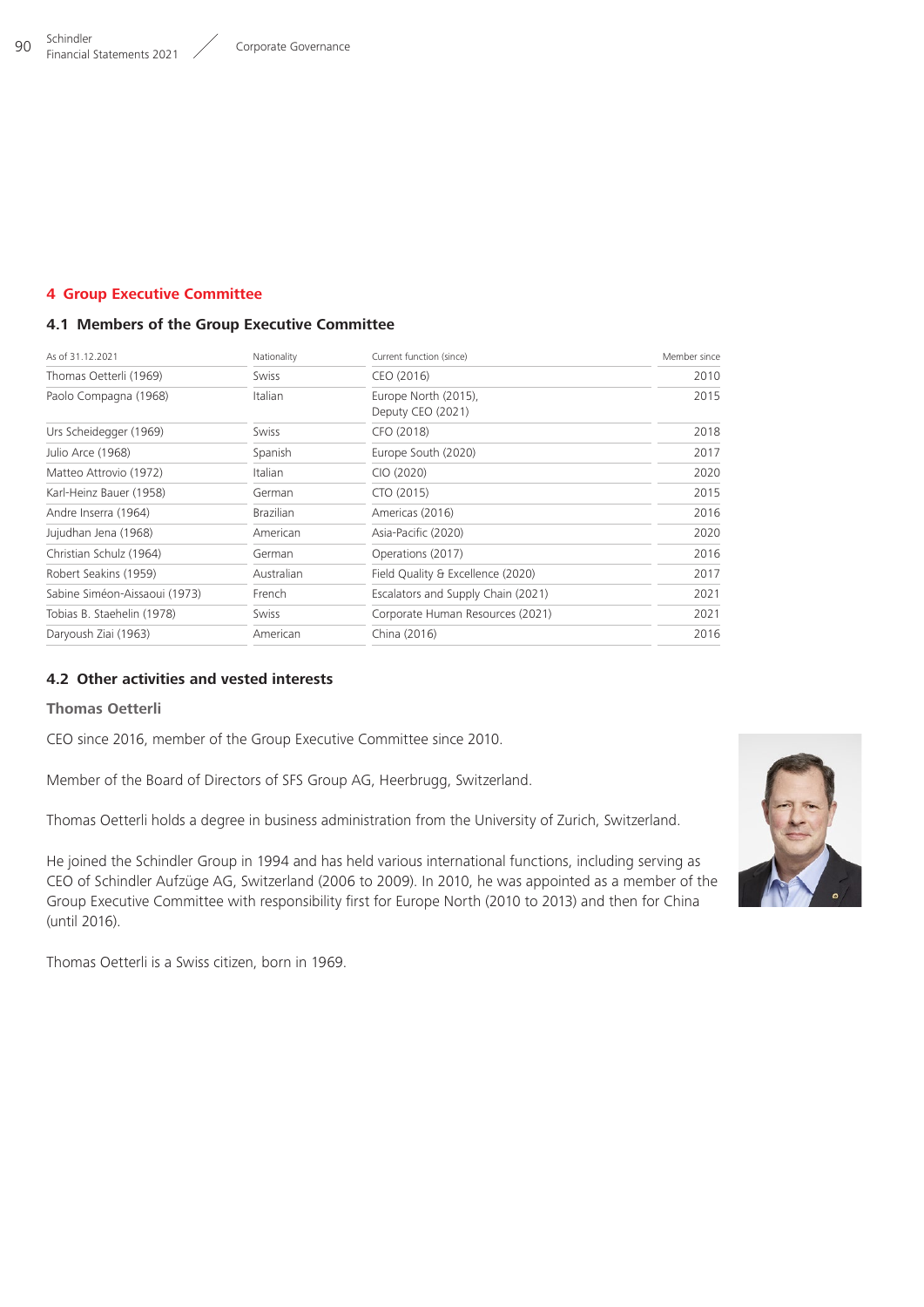#### **Paolo Compagna**

Responsible for Europe North, member of the Group Executive Committee since 2015, Deputy CEO since 2021.

Member of the Advisory Board of Berlin University of Applied Sciences and Technology, Berlin, Germany.

Paolo Compagna holds a degree in electrical engineering from the Technical University of Cologne, Germany, and a degree in business engineering from the Berlin University of Applied Sciences and Technology, Berlin, Germany.

He began his career in 1992. Before joining the Schindler Group in 2010, he was Area Business Manager and a member of the Management Board of Cofely, Cologne, Germany. From 2010 to 2013, Paolo Compagna held the role of Field Operations Manager at Schindler Deutschland GmbH and then served as CEO of Schindler Deutschland AG & Co. KG until 2014.

Paolo Compagna is an Italian citizen, born in 1968.

#### **Julio Arce**

Responsible for Europe South, member of the Group Executive Committee since 2017.

Julio Arce holds a bachelor's degree in electrical engineering from the University of Cantabria, Santander, Spain; a master of science in industrial engineering from the University of Cantabria, Santander, Spain; and an executive MBA from the IE Business School, Madrid, Spain.

He began his career in 1995 at Schindler Spain and subsequently held various international functions: CEO of Schindler Netherlands (2006/2007), Existing Installations Manager Schindler Spain (2008 to 2011), Technical Director of Schindler Spain and Schindler Iberia (2011 to 2014), CEO of Schindler Iberia and, at the same time, Area Manager Northwest Africa and Morocco (2014 to 2017). In 2017, he was appointed as a member of the Group Executive Committee with responsibility for Field Quality & Excellence until assuming his current function in 2019.

Julio Arce is a Spanish citizen, born in 1968.

#### **Matteo Attrovio**

CIO, member of the Group Executive Committee since 2020.

Matteo Attrovio holds a master's degree in mechanical engineering from the University of Genoa, Italy, and a master's degree in supply chain and operations from Festo Academy in Assago, Italy.

He began his career in 2000 as a consultant at Accenture in Italy. From 2005 to 2014, he held various international functions at Magneti Marelli (FCA Group) and later served as Chief Information Officer at Leonardo S.p.A., Rome, Italy, until 2017. He has held the function of Chief Information Officer at the Schindler Group since 2017.







Matteo Attrovio is an Italian citizen, born in 1972.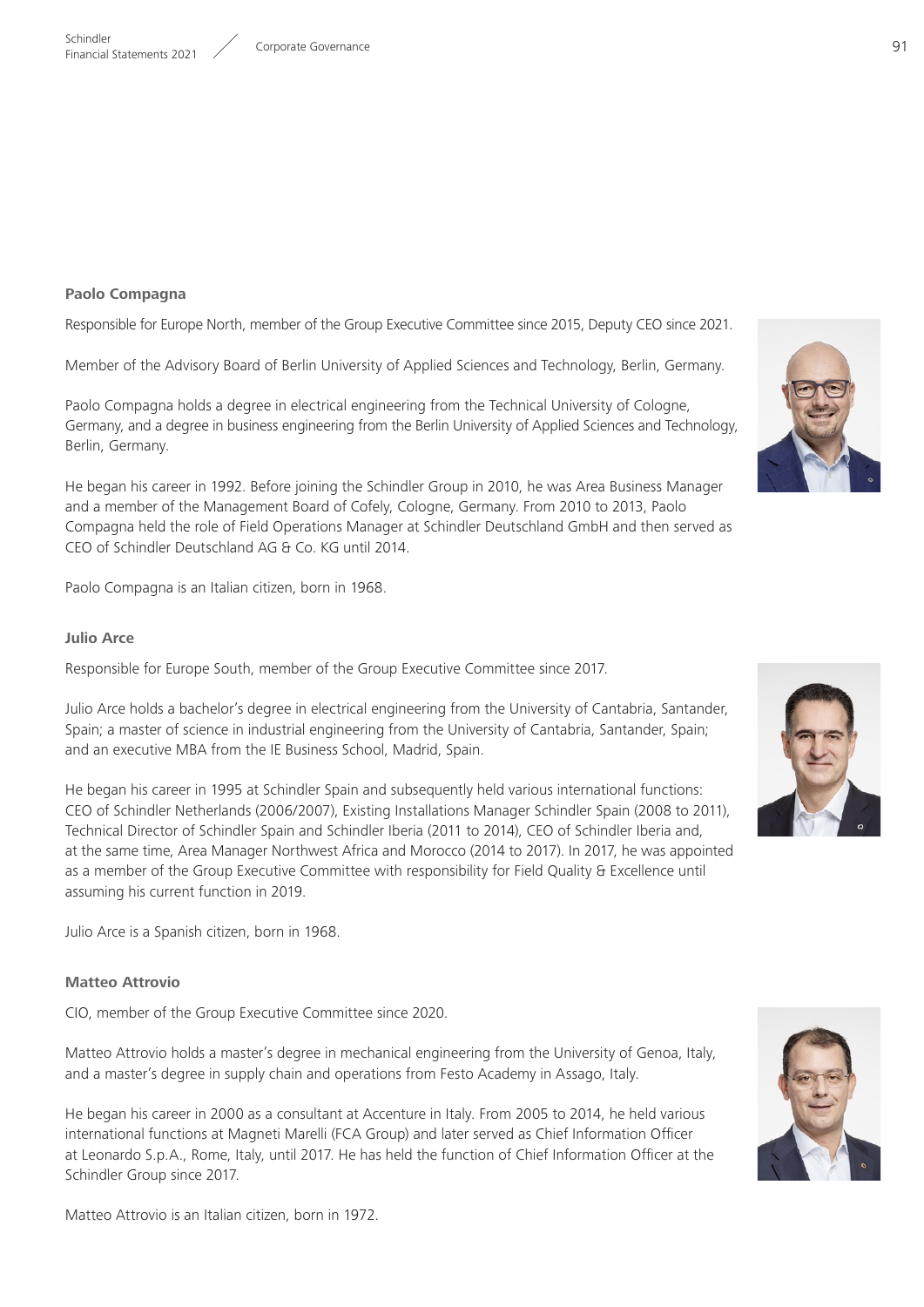#### **Karl-Heinz Bauer**

CTO, member of the Group Executive Committee since 2015.

Karl-Heinz Bauer holds a degree in mechanical engineering from the University of Karlsruhe (TU), Germany, and a business degree from the MIT Sloan School of Management, Cambridge, Massachusetts, USA.

He began his career in 1984. After initial positions as a development engineer in the automotive industry, he held various technical management functions in international companies. From 2007 to 2015, Karl-Heinz Bauer served as Chief Technology Officer with global responsibility at Honeywell Transportation Systems, Torrance, USA, and Rolle, Switzerland. In 2015, he joined the Schindler Group as a member of the Group Executive Committee.

Karl-Heinz Bauer is a German citizen, born in 1958.

#### **Andre Inserra**

Responsible for Americas, member of the Group Executive Committee since 2016.

Chairman of the Advisory Board of Athié Wohnrath, São Paulo, Brazil.

Andre Inserra holds a degree in mechanical engineering from FAAP (Fundação Armando Alvares Penteado), São Paulo, Brazil, and a master's degree in industrial management from Chalmers University of Technology, Gothenburg, Sweden.

He began his career in 1989 as an engineer and subsequently held various international functions at ABB until 2012, including as Head of the Global Business Unit Mining and Cement in the USA and Switzerland. Andre Inserra joined the Schindler Group in 2012 and served as CEO of Atlas Schindler in Brazil until 2016.

Andre Inserra is a Brazilian and Italian citizen, born in 1964.

#### **Jujudhan Jena**

Responsible for Asia-Pacific, member of the Group Executive Committee since 2020.

Jujudhan Jena holds a qualification as a chartered accountant from the Institute of Chartered Accountants of India.

He began his career in 1990 at Procter & Gamble in India. Since 1998, Jujudhan Jena has held a number of international functions in the Schindler Group. In particular, he served as CFO and Area Vice President of Schindler Elevator Corporation, Morristown, USA (2008 to 2013), and he was most recently CEO of Jardine Schindler (2014 to 2019).

Jujudhan Jena is an American citizen, born in 1968.





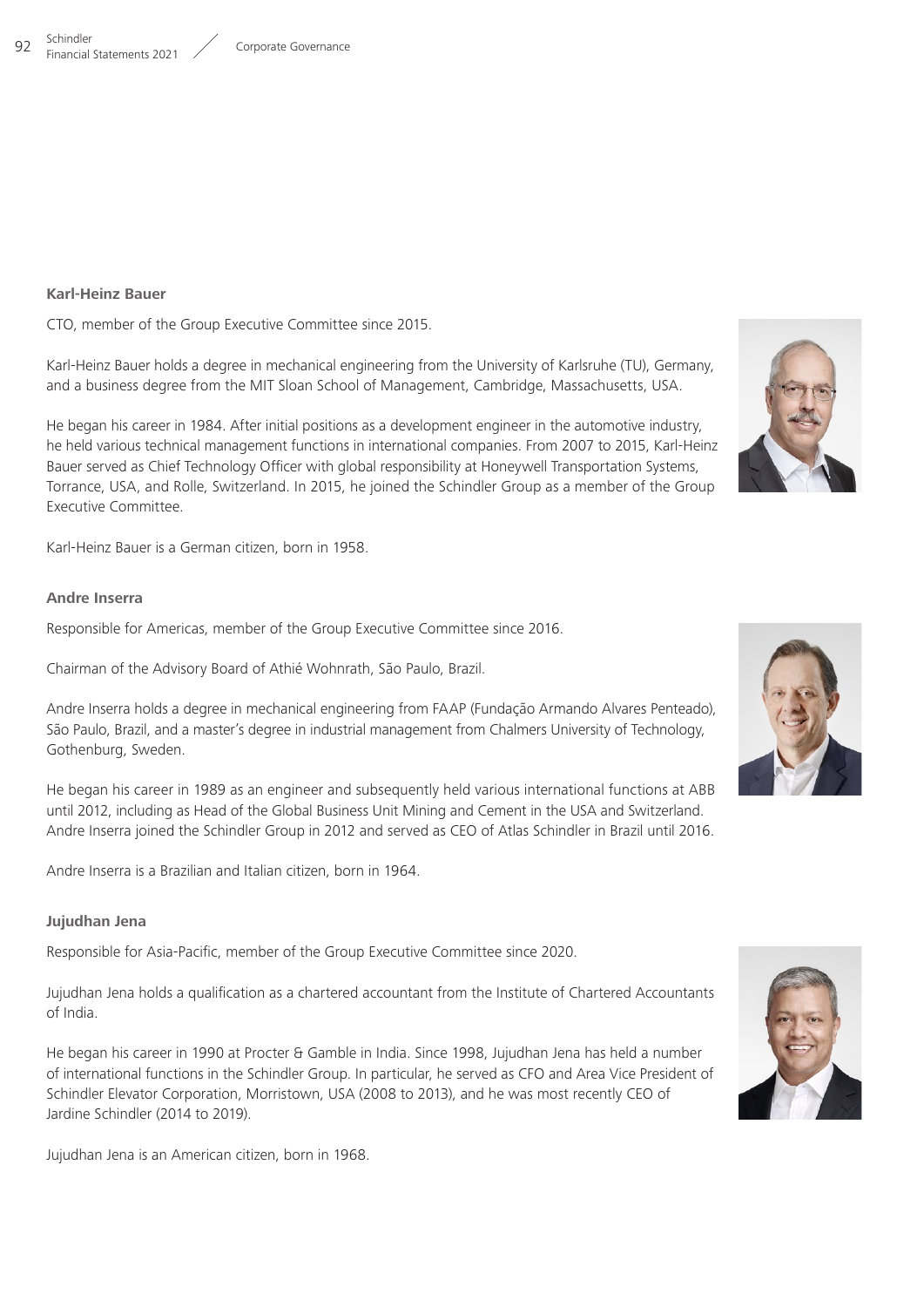#### **Urs Scheidegger**

CFO, member of the Group Executive Committee since 2018.

Urs Scheidegger holds a master's degree and a doctorate in business administration, both from the University of St.Gallen, Switzerland.

He began his career in 2000 as a Senior Associate at McKinsey. Since 2002, he has held various international functions in the area of finance in the Schindler Group as Area Controller Asia-Pacific (2003 to 2006), CFO of Schindler China (2007 to 2011), and Head Group Area Controlling (2011 to 2018).

Urs Scheidegger is a Swiss citizen, born in 1969.

#### **Christian Schulz**

Responsible for Operations, member of the Group Executive Committee since 2016.

Christian Schulz holds a degree in production engineering from the University of Kaiserslautern, Germany, and a PhD in mechanical engineering from the University of Kaiserslautern, Germany.

He began his career at ABB Germany in 1993, where he held various positions. In 2003, he joined the Schindler Group, where he initially served as Product Line Manager, Existing Installations, at Schindler Germany. From 2009 to 2014, he was Managing Director of the C. Haushahn Group, Germany. He then held the function of Head of Service and Modernization in the Schindler Group before being appointed as a member of the Group Executive Committee in 2016.

Christian Schulz is a German citizen, born in 1964.

#### **Robert Seakins**

Responsible for Field Quality & Excellence, member of the Group Executive Committee since 2017.

Robert Seakins holds an Electrical & Lifts Licence from the Royal Melbourne Institute of Technology, Melbourne, Australia, and a master's degree in business administration and strategy from the University of New South Wales, Sydney, Australia.

He began his career in 1980. Since 2003, Robert Seakins has held various international functions in the Schindler Group. In particular, he served as Managing Director of Schindler Hong Kong (2010 to 2013) and as Managing Director of Schindler Australia (2013 to 2017). In 2017, he was appointed as a member of the Group Executive Committee. Before assuming his current function in 2019, he was responsible for Asia-Pacific.

Robert Seakins is an Australian citizen, born in 1959.





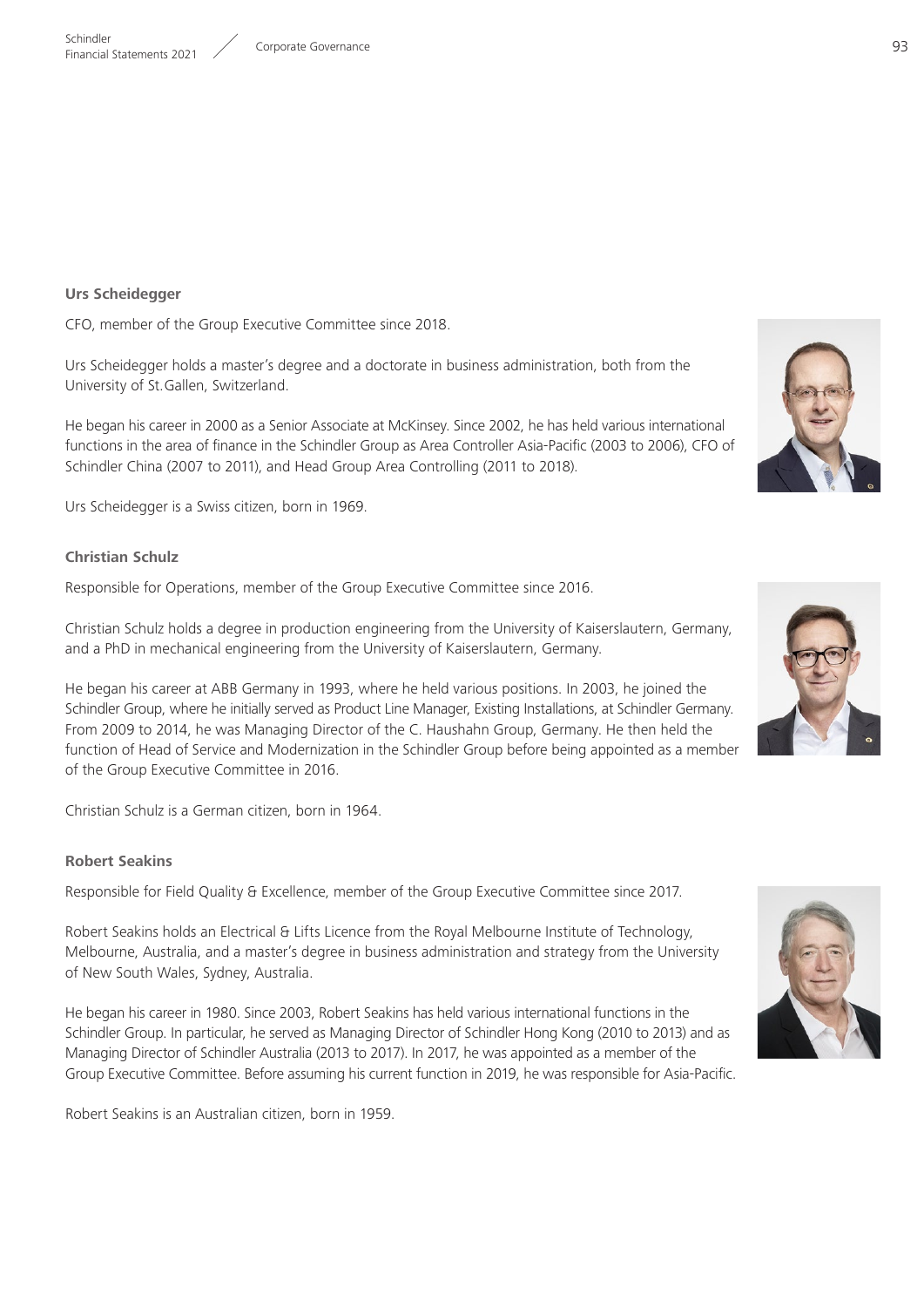#### **Sabine Siméon-Aissaoui**

Responsible for Escalators and Supply Chain, member of the Group Executive Committee since 2021.

Sabine Siméon-Aissaoui holds a degree in mechanical engineering and industrial systems from the University of Strasbourg, France, and completed further studies at INSEAD in Singapore and IMD Lausanne, Switzerland.

She began her career in 1999 at the Schindler Group and held various positions, in particular at the production plant in Illzach, France, as well as in Corporate Purchasing in Ebikon, Switzerland, and in Shanghai, China. In 2010, she joined Sematic to serve as COO Asia Pacific in Singapore. In 2014, she returned to the Schindler Group and served as Head of Supply Chain Europe until she assumed her current function in 2021.

Sabine Siméon-Aissaoui is a French citizen, born in 1973.

#### **Tobias B. Staehelin**

Responsible for Corporate Human Resources, member of the Group Executive Committee since 2021.

Executive member of the Board of Directors of Schindler Holding Ltd., Hergiswil, Switzerland, member of the Board of Directors of Kühne + Nagel International AG, Schindellegi, Switzerland.

Tobias B. Staehelin holds a degree in law and a CEMS master in international management from the University of St.Gallen, Switzerland. He completed joint studies in law at the Northwestern University School of Law, Chicago, USA, and at the Instituto de Empresa, Madrid, Spain (master of laws with honors). He is a licensed attorney-at-law admitted to the bar in Geneva, Switzerland.

He practiced law in Geneva before joining the Schindler Group in 2009. He has since held various positions including Project Sales Manager of the Top Range Division in China and General Manager of Jardine Schindler, Macau. From 2015 to 2017, he served as Regional Director South West at Schindler Deutschland GmbH. From 2018 to 2021, he was Managing Director of the C. Haushahn Group, Germany.

Tobias B. Staehelin is a Swiss citizen, born in 1978.





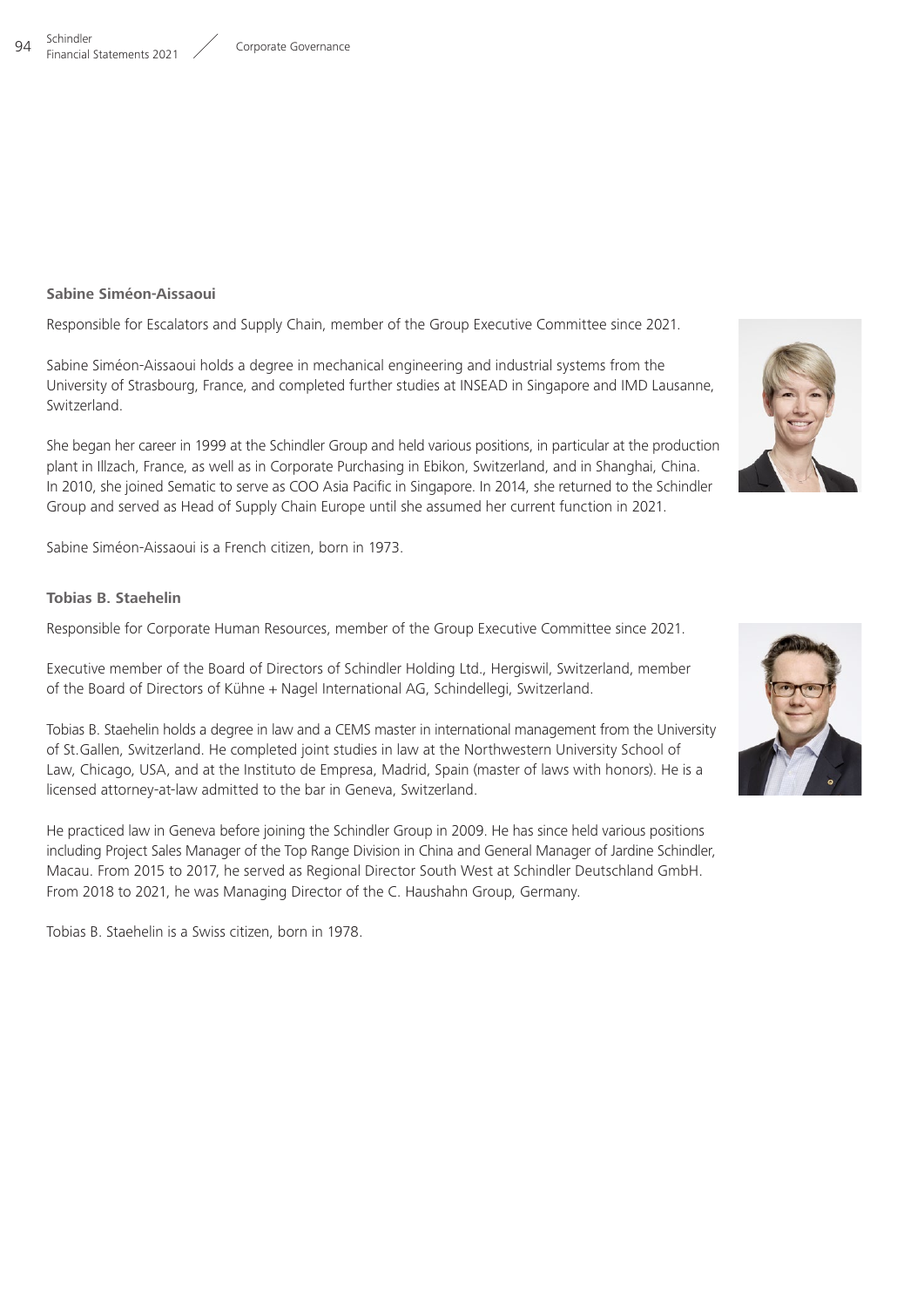### <span id="page-23-0"></span>**Daryoush Ziai**

Responsible for China, member of the Group Executive Committee since 2016.

Daryoush Ziai holds a bachelor of science in civil engineering from the Virginia Military Institute, Lexington, Virginia, USA; a master of science in civil engineering from Purdue University, West Lafayette, Indiana, USA; and an MBA from Krannert Graduate School of Management, Purdue University, West Lafayette, Indiana, USA.

He began his career at United Technologies Corporation, where he held various management positions from 1989 to 2014, and most recently served as Vice President Service for Otis China. He has been CEO of Schindler China since 2015.

Daryoush Ziai is an American citizen, born in 1963.

#### **4.3 Number of permitted activities outside Schindler**

In accordance with Article 35 of the Articles of Association, the members of the Group Executive Committee may be active in the highest management or administrative bodies of up to 20 legal entities outside the Group. Legal entities that are controlled by the company or that control the company are not counted. Mandates in several legal entities that are under joint control count as one mandate. The General Meeting of Shareholders may approve exceptions to these rules.

The Board of Directors takes appropriate measures to ensure that such activities are not in conflict with their duties as members of the Group Executive Committee.

#### **4.4 Management contracts**

Schindler Holding Ltd. has not entered into any management contracts with third parties outside the Group.

#### **5 Compensation, participations, and loans**

This information is provided in the Compensation Report.

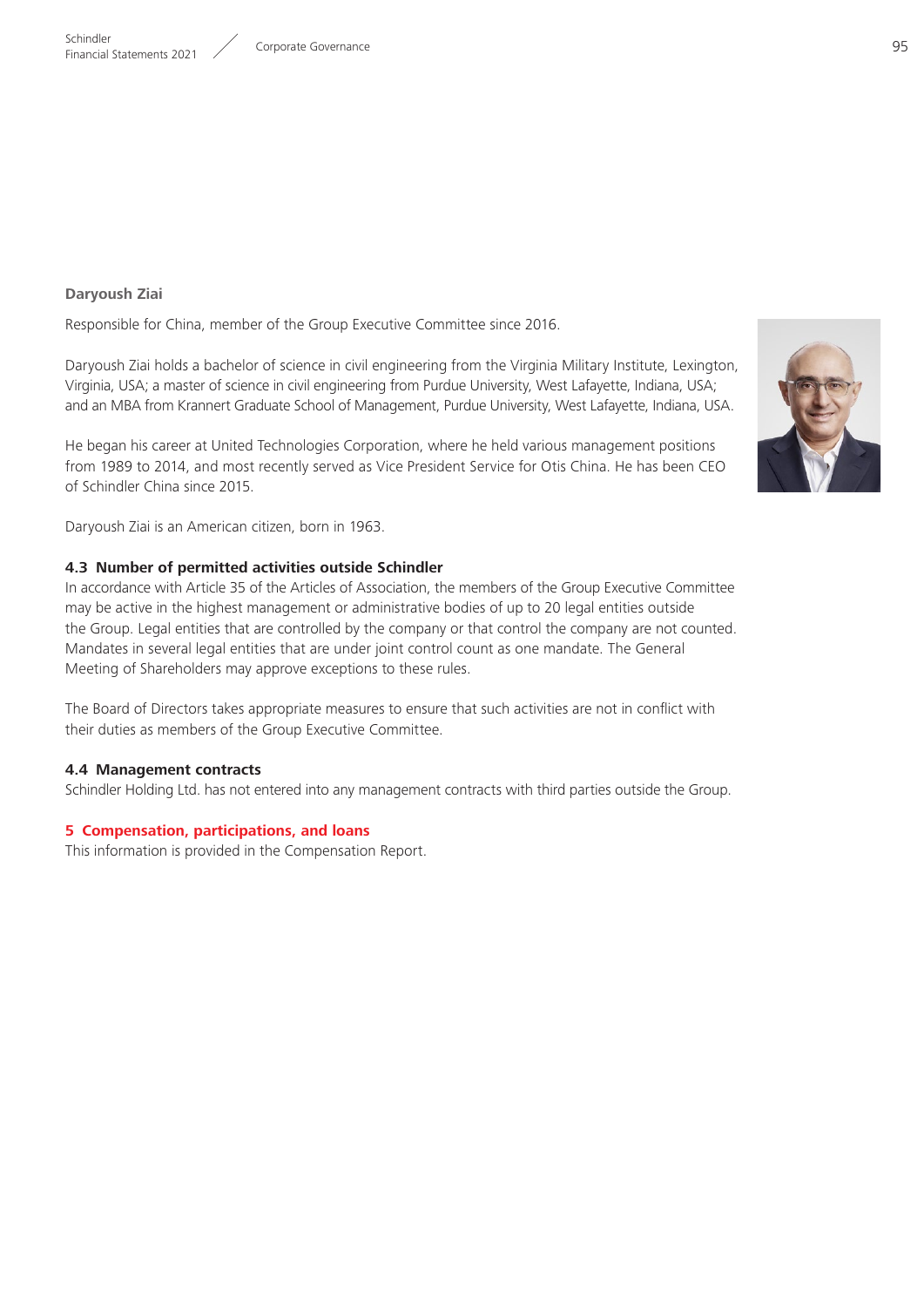#### <span id="page-24-0"></span>**6 Shareholders' participation rights**

#### **6.1 Restrictions on voting rights and representation**

Provided it is recorded in the share register as a share with voting rights, each share carries the right to one vote. Subject to the registration of shares, the Articles of Association do not impose any restrictions on the voting rights of shareholders (see section 2.6.1).

Shareholders' rights of participation in the General Meeting of Shareholders are defined by law and the Articles of Association. Subject to COVID-19-related legal restrictions, namely in accordance with the COVID-19 Act and its corresponding ordinances, all shareholders can personally participate in and vote at the General Meeting of Shareholders, or be represented by a person with a written power of attorney. They may also be represented by the independent proxy. Shareholders are not permitted to participate in the General Meeting of Shareholders via electronic channels.

Shareholders may also grant a power of attorney or issue instructions to the independent proxy electronically. The requirements that apply to powers of attorney and instructions are determined by the Board of Directors (Article 18 of the Articles of Association). The independent proxy has a duty to exercise the voting rights assigned to him by shareholders in accordance with their instructions.

The independent proxy is elected annually by the General Meeting of Shareholders. The term of office begins on the day of election and ends at the close of the next Ordinary General Meeting of Shareholders. Reelection is permitted.

In accordance with Article 21 of the Articles of Association, resolutions are taken and elections are carried out by open vote or electronically. If the Chairman orders it, or the General Meeting of Shareholders decides so, votes will be cast by means of a written procedure. Since 2014, resolutions have been taken and elections have been carried out by electronic means.

The Chairman shall declare as invalid a resolution that has been passed or an election that has been carried out by open vote or electronically if, based on his assessment, the result is ambiguous or if one or several shareholders immediately express reasonable doubts regarding the obviousness of the result.

### **6.2 Statutory quorums**

#### **6.2.1 Quorum**

Article 19 of the Articles of Association stipulates that for the resolutions of the General Meeting of Shareholders specified below, the presence of shareholders representing at least half of the share capital entered in the Commercial Register is required:

- Election or recall of members of the Board of Directors
- Conversion of registered shares into bearer shares and vice versa, and, subject to the individual right of choice of shareholders, conversion of shares into participation certificates
- Issuance of profit-sharing certificates, or conversion of participation certificates into profit-sharing certificates
- Exceptions to the restrictions on the registration of acquirers as full shareholders when the percentage limit is exceeded
- Resolutions that can only be passed by a qualified majority according to legal or statutory requirements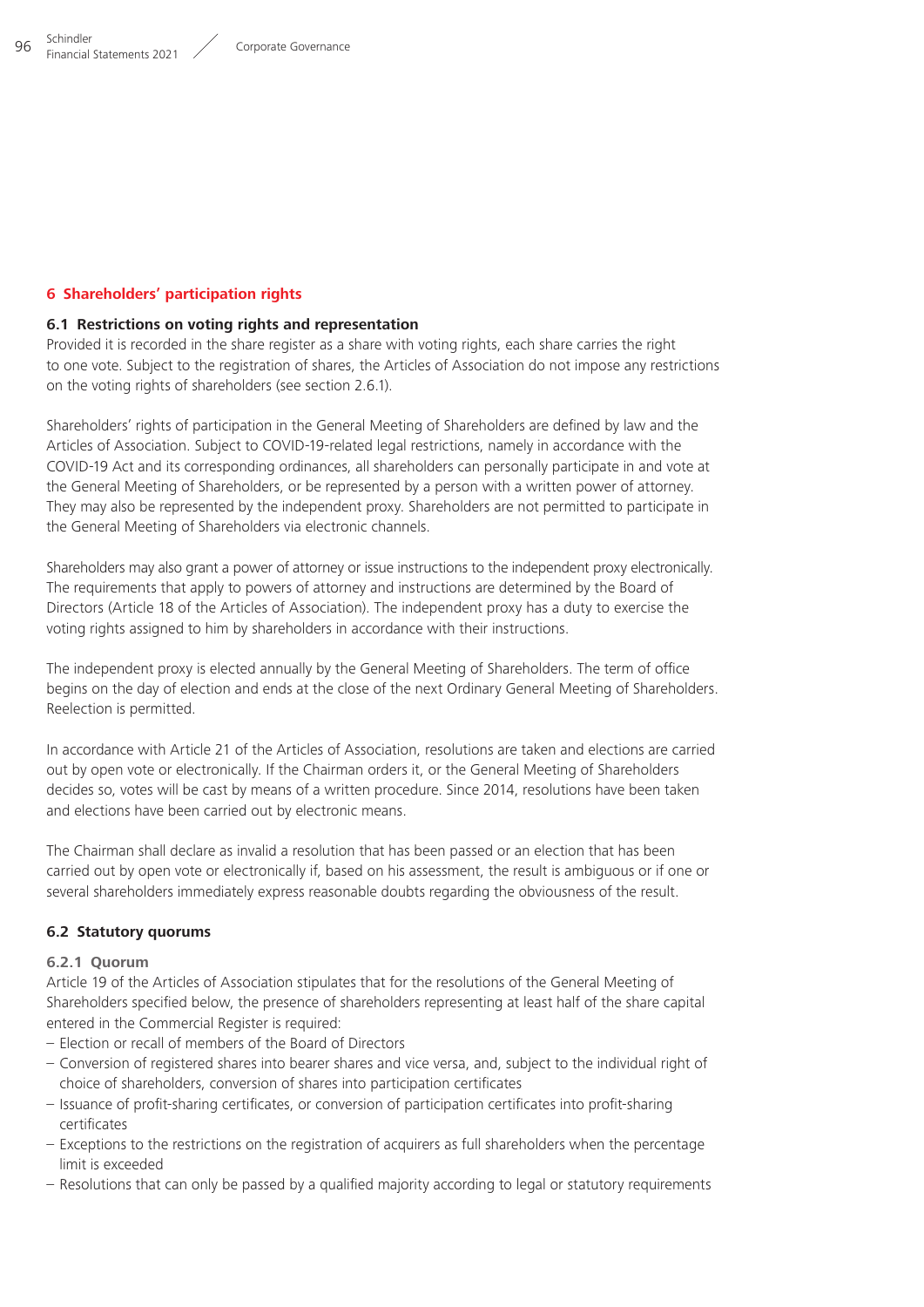## <span id="page-25-0"></span>**6.2.2 Decision-making majority**

Resolutions by the General Meeting of Shareholders are normally determined by the relative majority of the votes cast.

According to the Articles of Association, the following resolutions require the approval of at least two-thirds of the voting rights represented at the meeting, and of the absolute majority of the nominal value of shares represented at the meeting:

- All resolutions according to Article 704 of the Swiss Code of Obligations
- Resolutions regarding changes to the company name, issuance of profit-sharing certificates, and any change in the share capital or participation capital

## **6.3 Convocation of the General Meeting of Shareholders**

General Meetings of Shareholders are convened by the Board of Directors or, if necessary, by the auditing body or other bodies in accordance with Articles 699 and 700 of the Swiss Code of Obligations as well as Article 8 of the COVID-19 Act and Article 27 of the COVID-19 Ordinance 3. Notice of the General Meeting of Shareholders is given in the form of an announcement published once only in the Swiss Official Gazette of Commerce. This publication date is of relevance when ensuring compliance with the statutory notice period. In addition, nonregistered letters may be sent to the addresses of registered shareholders entered in the share register to notify them of the General Meeting of Shareholders, or shareholders may be notified electronically upon request. Although not required by statute, it is also customary to publish the agenda of the General Meeting of Shareholders in selected Swiss daily newspapers. The statutory notice period is 20 days.

## **6.4 Inclusion of items on the agenda**

The Board of Directors prepares the agenda of the items to be discussed. According to Article 17 of the Articles of Association, shareholders who represent 5% of the share capital can request that an item be included on the agenda. The request, with details of the item to be discussed, must be submitted in writing by the deadline determined by the Board of Directors and published once in the Swiss Official Gazette of Commerce.

## **6.5 Entries in the share register**

Only those shareholders with voting rights whose names were entered in the company's register of shareholders on the respective record date may attend the General Meeting of Shareholders and exercise their voting rights. The Board of Directors endeavors to set the record date for registration as close as possible to the date of the General Meeting of Shareholders, i.e., generally 5 to 10 days before the respective General Meeting of Shareholders. There are no exceptions to this rule regarding the record date. The record date is provided in the notice of the General Meeting of Shareholders and published on the company's website.

## **7 Change of control and defensive measures**

## **7.1 Duty to submit an offer pursuant to Article 125 of FMIA**

According to Article 39 of the Articles of Association, the obligation to submit a public takeover offer has been foregone (opting out).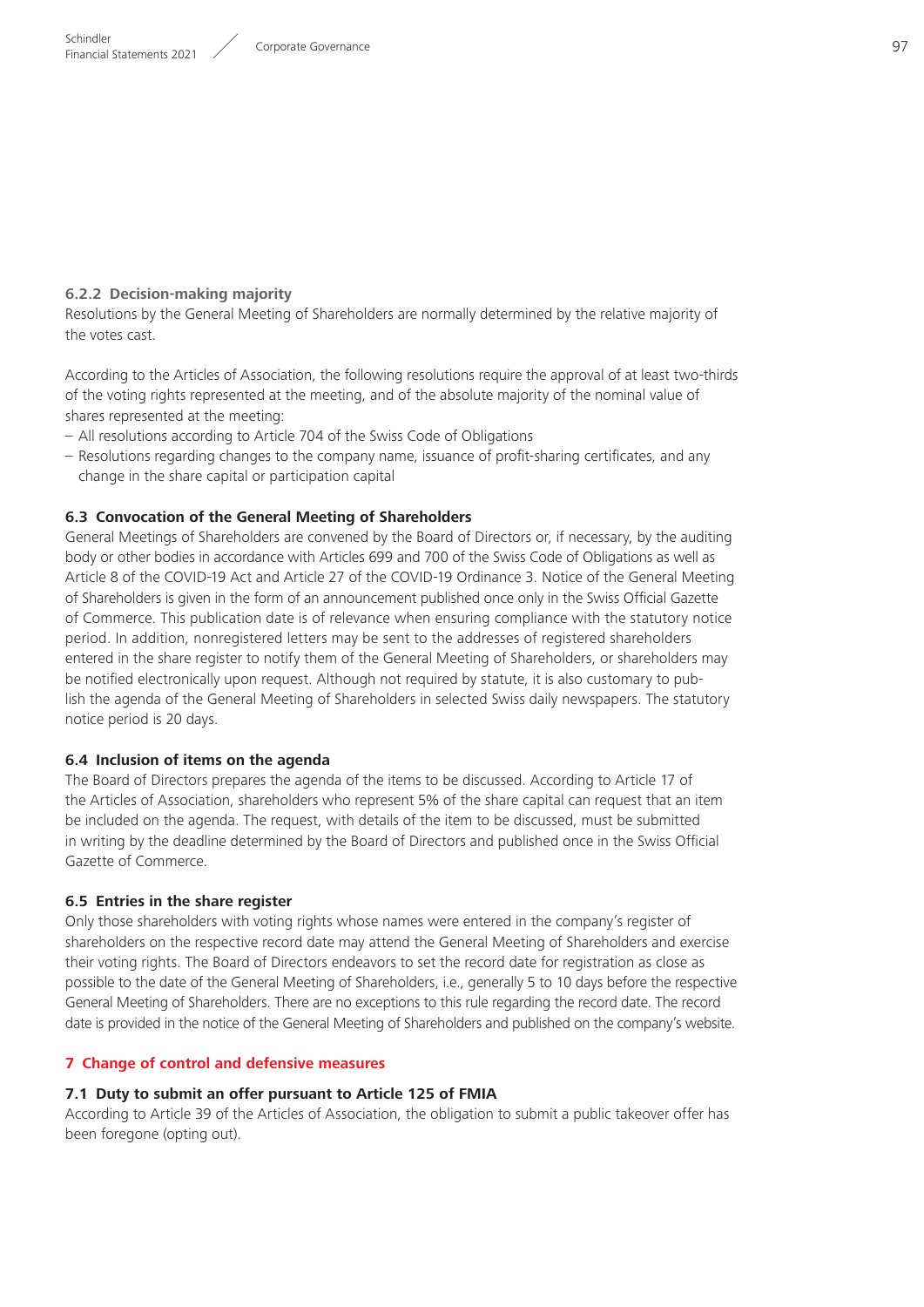#### <span id="page-26-0"></span>**7.2 Clauses on changes of control**

There are no contractual agreements (e.g., golden parachutes, termination rights) in favor of members of the Board of Directors or the Group Executive Committee, or other members of senior management, in the event of a change of control.

The Capital Participation Plans allow for the early conversion of Performance Share Units into shares or the lifting of restriction periods in the event of a change of control.

#### **8 Auditing body**

#### **8.1 Duration of mandate and term of office of the lead auditor**

PricewaterhouseCoopers AG has been the auditing body of Schindler Holding Ltd., as well as of the Group, since 2020.

As required by law, the lead auditor is changed every seven years. The current lead auditor took over this function in 2020.

#### **8.2 Audit fees and additional fees**

PricewaterhouseCoopers AG audits the Group's consolidated financial statements, as well as most Group companies in Switzerland and abroad. The audit fees and fees for additional services are as follows:

| In CHF 1 000                      | 2021    | 2020    |
|-----------------------------------|---------|---------|
| <b>Audit fee</b>                  | 4 0 5 0 | 4 0 4 8 |
| Additional fees                   |         |         |
| Additional audit-related services | 315     | 199     |
| Tax advice                        | 315     | 243     |
| Transaction advice                | 403     | 123     |
| <b>Total additional fees</b>      | 1 0 3 3 | 565     |

### **8.3 Information instruments relating to external audits**

The Audit Committee evaluates the performance, fees, and independence of the auditors each year. It discusses and reviews the scope of the audits, and the resulting feedback. Based on this information, it determines which changes and improvements are necessary.

Material non-audit-related services (e.g., tax advisory services) that are provided by the auditors must be approved in advance by the Audit Committee or its Chairman.

Further information is available in the Organizational Regulations of Schindler Holding Ltd. as well as in the Audit Committee Charter, which are available on the company's website at: https://group.schindler.com – Company – Corporate Governance – Organizational regulations ( group.schindler.com/en/company/corporate-governance/organizational-regulations.html).

In the reporting year, the auditing body had regular contact with members of the Supervisory and Strategy Committee and the CFO. In the reporting year, three meetings took place with the Audit Committee.

Group Assurance reported four times to the Audit Committee and once to the Board of Directors.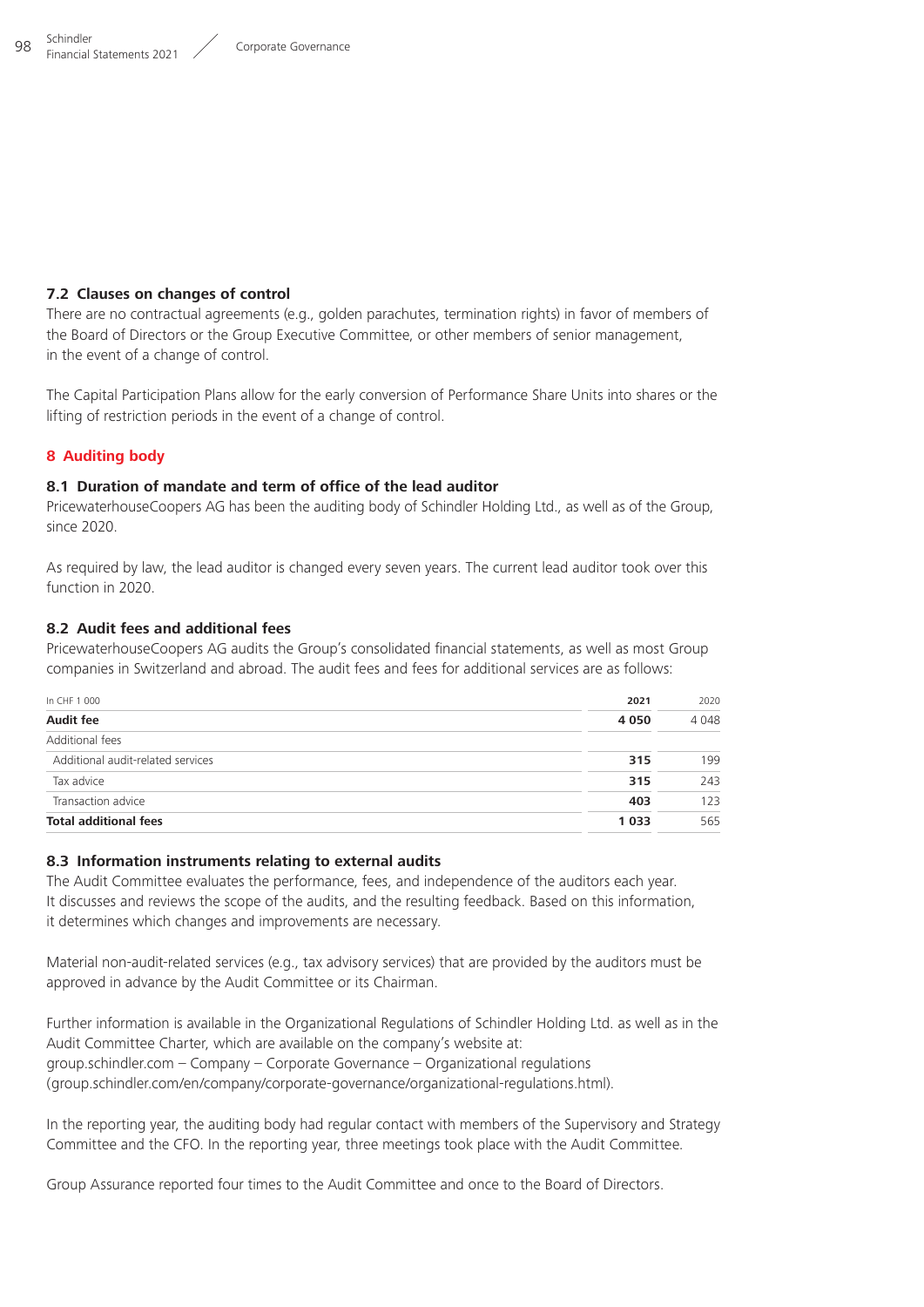## <span id="page-27-0"></span>**9 Information policy**

The Schindler Group pursues an information policy that is timely, fact-based, and comprehensive. Matters affecting the share price are published immediately in accordance with the ad hoc publicity rules of the SIX Swiss Exchange. Ad hoc announcements can be accessed at the same time as they are communicated to the SIX Swiss Exchange and for three years thereafter at:  $qroup.schindler.com - Newsroom - Ad hoc Announcements$ ( group.schindler.com/en/media/ad-hoc-announcements.html).

It is also possible to receive potentially price-relevant information directly, promptly, and free of charge from Schindler by email. This service is offered at: group.schindler.com – Newsroom – Subscription service ( group.schindler.com/en/media/subscription-service.html).

Schindler provides information about its annual results in the Annual Report in printed and electronic form. The Annual Report can be ordered free of charge from the company or can be accessed at: group.schindler.com – Investors – Results – ( group.schindler.com/en/investor-relations/results.html). Schindler also presents its annual financial statements at its annual results media and analysts conference and at the General Meeting of Shareholders unless the personal participation of the shareholders is excluded in accordance with the COVID-19 Act and its corresponding ordinances.

Its Interim Report as at June 30, as well as key figures as at March 31 and September 30, are available in electronic form at: group.schindler.com – Investors – Results ( group.schindler.com/en/investor-relations/results.html).

Key dates:

|                                              | Closing                   | Publication       |
|----------------------------------------------|---------------------------|-------------------|
| Closing of the financial year                | December 31               |                   |
| Annual results media and analysts conference |                           | Mid-February      |
| Publication of the Annual Report             |                           | Mid-February      |
| Key figures                                  | March 31 and September 30 | April and October |
| Interim Report                               | June 30                   | July              |
| General Meeting of Shareholders              |                           | 2nd half of March |

The exact dates for the current year and following year are available at: group.schindler.com – Investors – Financial calendar ( group.schindler.com/en/investor-relations/financial-calendar.html).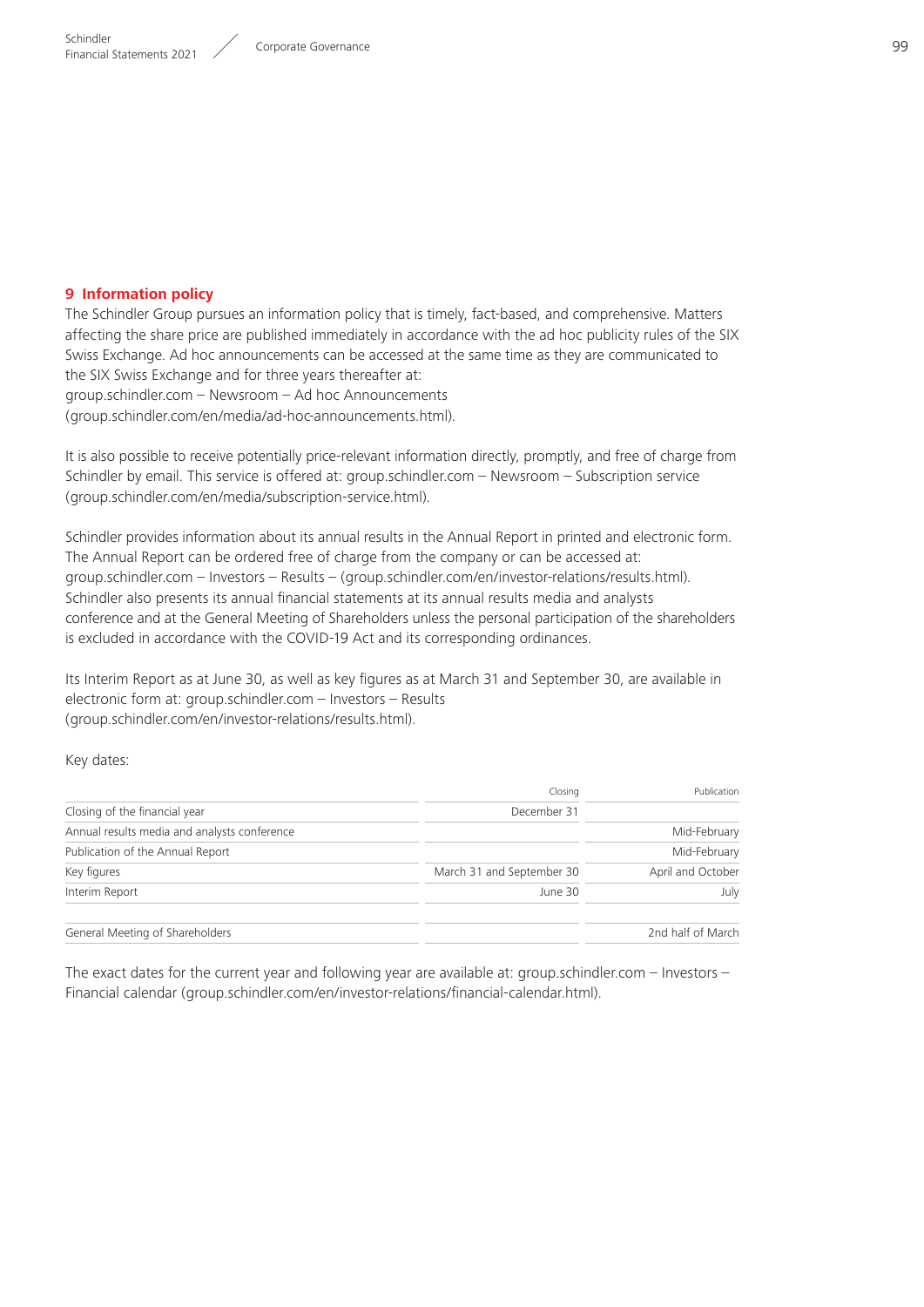#### <span id="page-28-0"></span>**10 Close periods**

With the objective to prevent insider trading (and the outward appearance of insider trading) by Schindler and its employees, Schindler applies the following general trading restriction periods (close periods):

- from January 1 until and including the stock exchange day of the public release of the annual results;
- from April 1 until and including the stock exchange day of the public release of the quarterly results;
- from July 1 until and including the stock exchange day of the public release of the semi-annual results; and
- from October 1 until and including the stock exchange day of the public release of the quarterly results

Bound by the close periods are the company and all persons who have regular access to potentially price-sensitive information, including all members of the Board of Directors and the Group Executive Committee, as well as their staff and all key position holders within the Schindler Group (Regular Insiders).

Regular Insiders are prohibited from engaging in any transactions in Schindler securities and derivatives during close periods.

Exceptions are stipulated in connection with (i) stock option plans in case the last day of the exercise period falls within a close period, and (ii) other options, conversion rights, warrants, subscription, and preemption rights that expire during a close period. Moreover, the Chairman of the Audit Committee may grant exceptions on a case-by-case basis if the person executing the transaction is not in possession of insider information and provided that the legitimate interests of the executing person outweigh Schindler's interest in restricting the transaction.